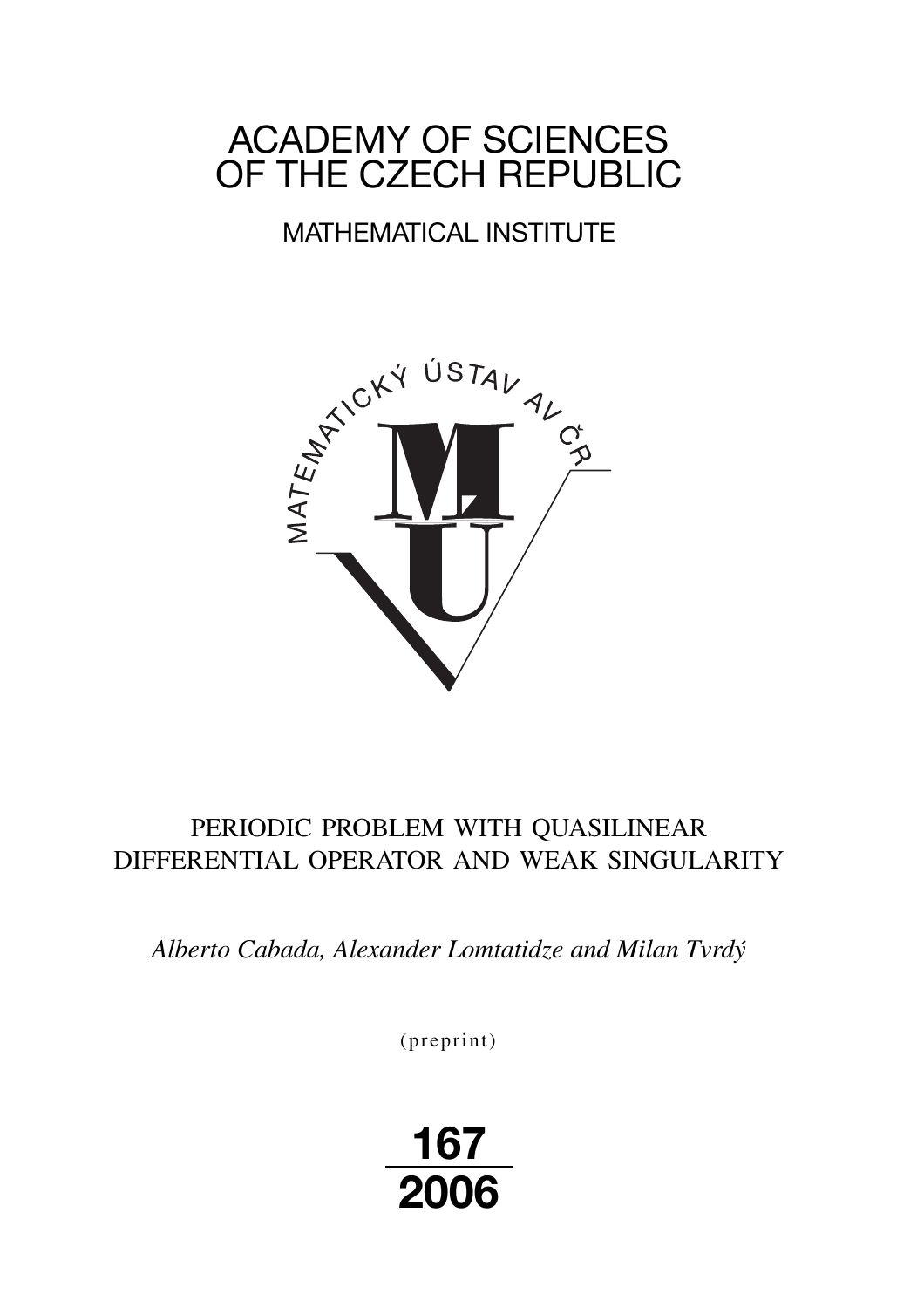# Periodic problem with quasilinear differential operator and weak singularity

Alberto Cabada<sup>∗</sup> Alexander Lomtatidze<sup>†</sup> and Milan Tvrd $\acute{v}$ <sup> $\ddag$ </sup>

December 13, 2006

Abstract. We study the singular periodic boundary value problem of the form

$$
(|u'|^{p-2}u')' = f(t, u), \quad u(0) = u(T), \quad u'(0) = u'(T),
$$

where  $p \in (1,\infty)$  and  $f \in Car([0,T] \times (0,\infty))$  can have a repulsive space singularity at  $x = 0$ . On the contrary to previous results by Mawhin and Jebelean, Liu Bing and Rachůnková and Tvrdý, we need not to assume any strong force conditions. Our main existence results rely on a new antimaximum principle for periodic quasilinear periodic problem, which has an independent meaning.

Keywords. Singular problem, periodic problem, Dirichlet problem, p -Laplacian, repulsive singularity, weak singularity, lower and upper functions, antimaximum principle, quasilinear equation

Mathematics Subject Classification 2000. 34B16, 34C25, 34B15, 34B18

### 1 . Introduction

This paper deals with singular periodic problems of the form

(1.1) 
$$
(\phi_p(u'))' = f(t, u),
$$

(1.2) 
$$
u(0) = u(T), \quad u'(0) = u'(T),
$$

where

(1.3) 
$$
0 < T < \infty, \quad p \in (1, \infty), \quad \phi_p(y) = |y|^{p-2}y \quad \text{for} \quad y \in \mathbb{R}
$$

<sup>∗</sup>Partially supported by D.G.I. and F.E.D.E.R. project BFM2001-3884-C02-01, and by Xunta de Galicia and F.E.D.E.R. project PGIDT05PXIC20702PN, Spain.

†Supported by the Council of Czech Government MSM 21622409

‡Supported by the grants No. 201/04/1077 and No. 201/04/0690 of the Grant Agency of the Czech Republic and by the Academy of Sciences of the Czech Republic, Institutional Research Plan No. AV0Z10190503.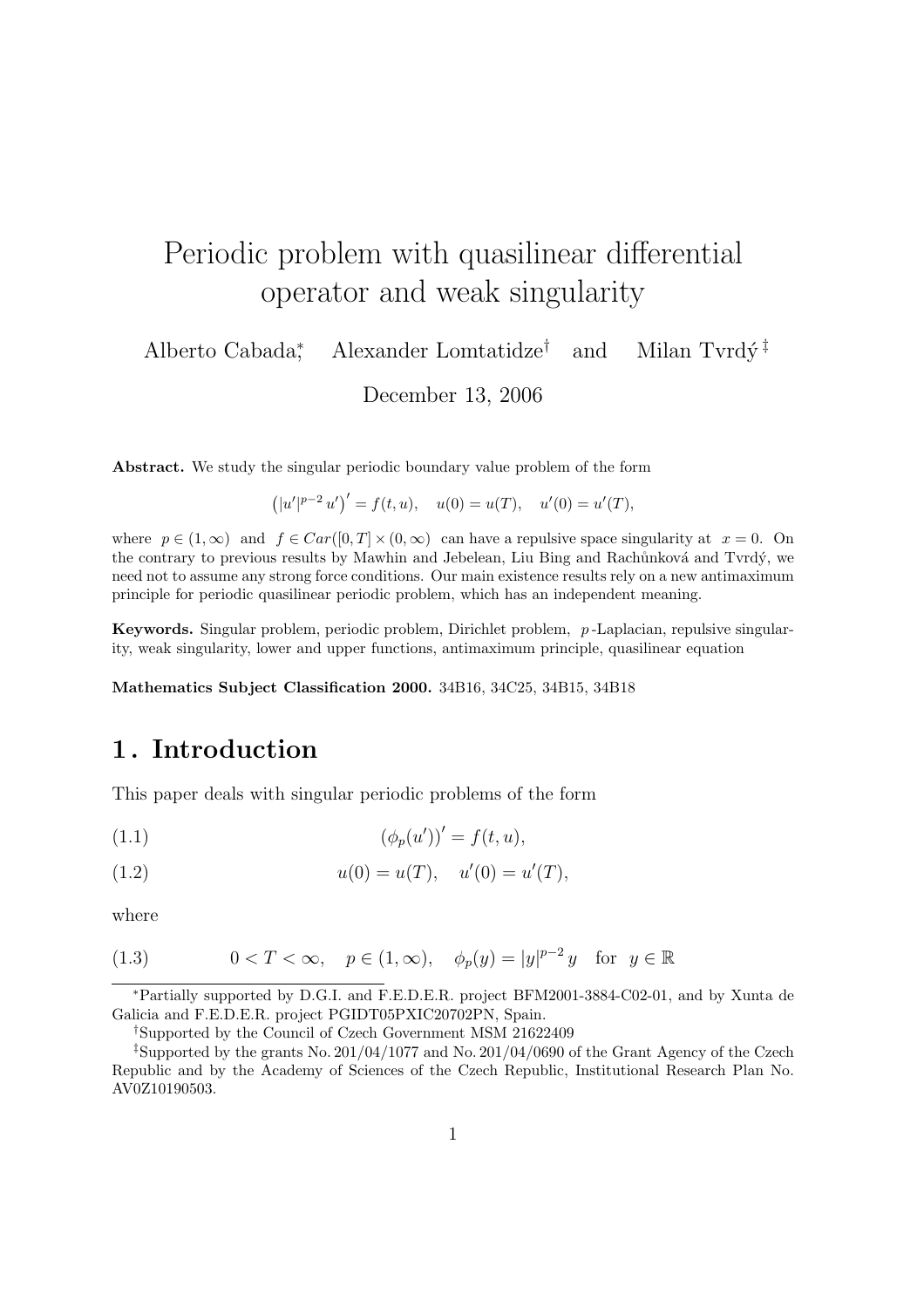and f satisfies the Carathéodory conditions on  $[0, T] \times (0, \infty)$ , i.e. f has the following properties: (i) for each  $x \in (0,\infty)$  the function  $f(.,x)$  is measurable on  $[0, T]$ ; (ii) for almost every  $t \in [0, T]$  the function  $f(t,.)$  is continuous on  $(0, \infty)$ ; (iii) for each compact set  $K \subset (0,\infty)$  the function  $m_K(t) = \sup_{x \in K} |f(t,x)|$  is Lebesgue integrable on  $[0, T]$ .

Second order nonlinear differential equations or systems with singularities appear naturally in the description of particles submitted to Newtonian type forces or to forces caused by compressed gases, see e.g. [12], [15] or [16]. The mathematical interest in periodic singular problems increased when the paper [22] by Lazer and Solimini appeared in 1987. Motivated by the model equation  $u'' = a u^{-\alpha} + e(t)$  with  $\alpha > 0, a \neq 0$ 0 and e integrable on  $[0, T]$ , they investigated the existence of positive solutions to the Duffing equation  $u'' = g(u) + e(t)$  using topological arguments and the lower and upper functions method. The restoring force  $q$  was allowed to have an attractive singularity or a strong repulsive singularity at origin. The results by Lazer and Solimini have been generalized or extended e.g. by Habets and Sanchez [18], Mawhin [27], del Pino, Manásevich and Montero [10], Omari and Ye [29], Zhang [42] and [44], Ge and Mawhin [17], Rachůnková and Tvrdý [32] or Rachůnková, Tvrdý and Vrkoč [37]. All of these papers, when dealing with the repulsive singularity, supposed that the strong force condition is satisfied. For the case of the weak singularity, first results were delivered by Rachůnková, Tvrdý and Vrkoč in [36]. Further results were delivered later also by Bonheure and De Coster [2] and Torres [39].

Regular periodic problems with  $\phi$ - or p-Laplacian on the left hand side were considered by several authors, see e.g. del Pino, Manásevich and Murúa [11] or Yan [41]. General existence principles for the regular vector problem, based on the homotopy to the averaged nonlinearity, were presented by Manásevich and Mawhin in [25] (see also Mawhin [28]).

In the well-ordered case, the lower/upper functions method was extended to periodic problems with a  $\phi$ -Laplacian operator on the left hand side by Cabada and Pouso in [5], Jiang and Wang in [21] and Staněk in [38]. The general existence principle valid also when lower/upper functions are non-ordered was given by Rachůnková and Tvrdý in [34] and, for the case when impulses are admitted, also in [33].

The singular periodic problem for the Liénard type equation

(1.4) 
$$
(|u'|^{p-2}u')' + h(u)u' = g(u) + e(t)
$$

with q having either an attractive singularity or a strong repulsive singularity at  $x = 0$  was treated by Liu [24], Jebelean and Mawhin [19] and [20] and Rachůnková and Tvrd $\circ$  [35].

Let us recall that a function q is said to have an *attractive* singularity at  $x = 0$  if

$$
\liminf_{x \to 0+} g(x) = -\infty.
$$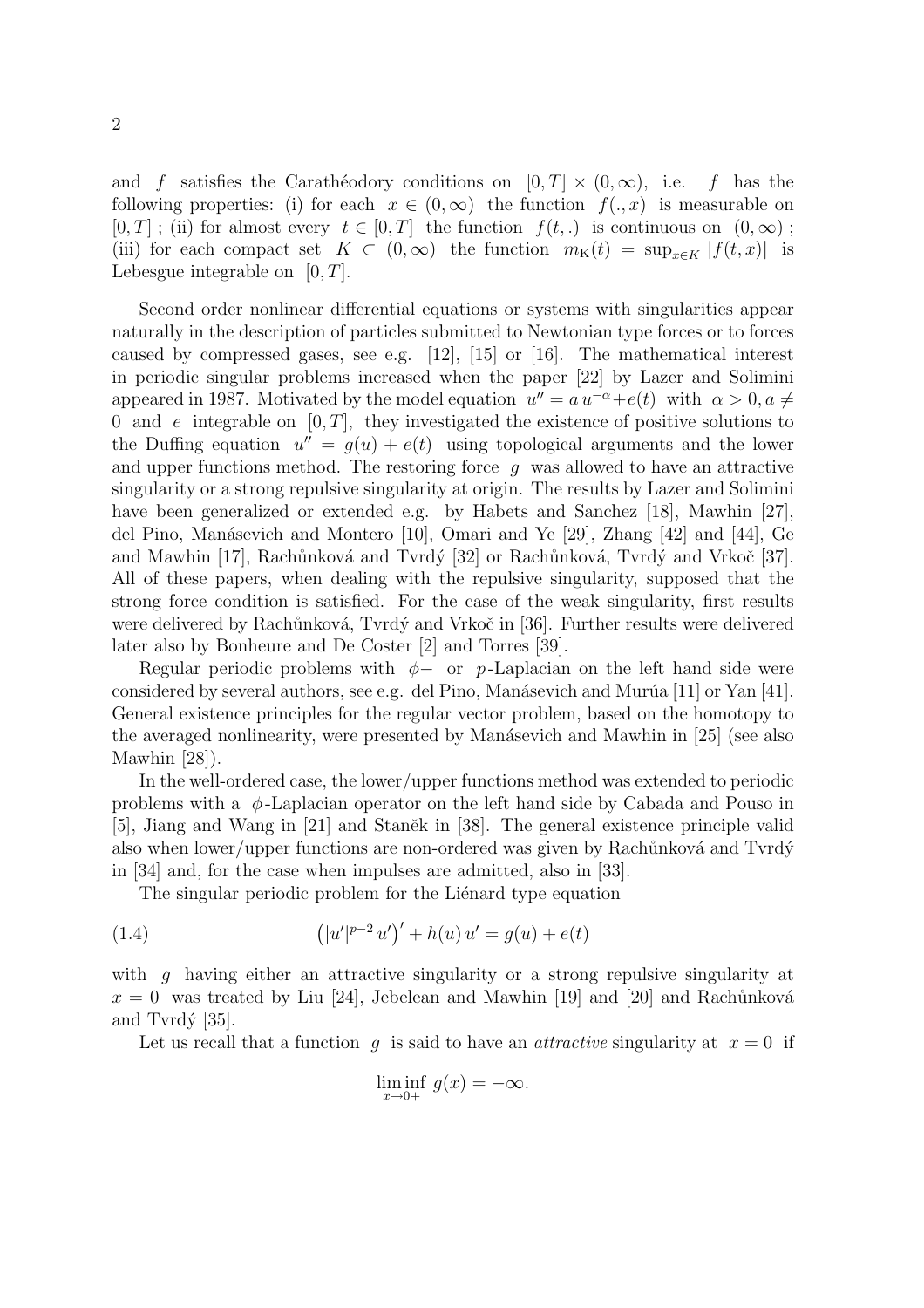Alternatively, we say that g has a repulsive singularity at the origin if

(1.5) 
$$
\limsup_{x \to 0+} g(x) = +\infty
$$

and g has a strong repulsive singularity at the origin if

(1.6) 
$$
\lim_{x \to 0+} \int_x^1 g(s) \, ds = +\infty.
$$

For a more detailed survey of the recent development we refer to [31, Section 5].

The main goal of this paper is a new existence result, Theorem 4.4, for problem (1.1),  $(1.2)$ . As in [36, Theorem 2.5] (see also [31, Theorem 5.26]), where the classical case  $p =$ 2 was treated, we need not to assume that  $f$  satisfies any strong force condition. Our main tools are the lower and upper function method and a generalization of a classical antimaximum principle to the quasilinear periodic problem

(1.7) 
$$
(\phi_p(u'))' + \lambda \phi_p(u) = e(t), \quad u(0) = u(T), \quad u'(0) = u'(T)
$$

established below in Theorem 3.2.

Our main result applies, in particular, to the Duffing type model problem

(1.8) 
$$
(\phi_p(u'))' + \mu_p u^{p-1} = a u^{-\alpha} + e(t), \quad u(0) = u(T), \quad u'(0) = u'(T),
$$

where  $a > 0$ ,  $\alpha > 0$ ,  $\mu_p = (\pi_p/T)^p$  is the least eigenvalue of a homogeneous Dirichlet problem related to (1.7) and  $e \in L_1[0,T]$ . In particular, we get that problem (1.8) has a positive solution if inf  $\operatorname{ess}_{t\in[0,T]} e(t) > 0$ . It is worth mentioning that for  $\alpha \in (0,1)$ the function  $g(x) = a x^{-\alpha}$  does not satisfy the strong force condition (1.6).

### 2 . Preliminaries

As usual, for an arbitrary subinterval I of  $\mathbb R$  we denote by  $C(I)$  the set of functions  $x: I \to \mathbb{R}$  which are continuous on I,  $C^1[0,T]$  stands for the set of functions  $x \in C[0,T]$  with the first derivative continuous on [0, T]. Further,  $L_1[0,T]$  is the set of functions  $x : [0, T] \to \mathbb{R}$  which are measurable and Lebesgue integrable on [0, T].  $AC[0,T]$  is the set of functions absolutely continuous on [0, T]. For  $x \in L_1[0,T]$  we put

$$
||x||_{\infty} = \sup_{t \in [0,T]} \text{ess } |x(t)|
$$
 and  $\overline{x} = \frac{1}{T} \int_0^T x(s) \,ds.$ 

If  $f : [0, T] \times (0, \infty) \to \mathbb{R}$  satisfies the Carathéodory conditions on  $[0, T] \times (0, \infty)$  we write

$$
(2.1) \t\t f \in Car([0, T] \times (0, \infty)).
$$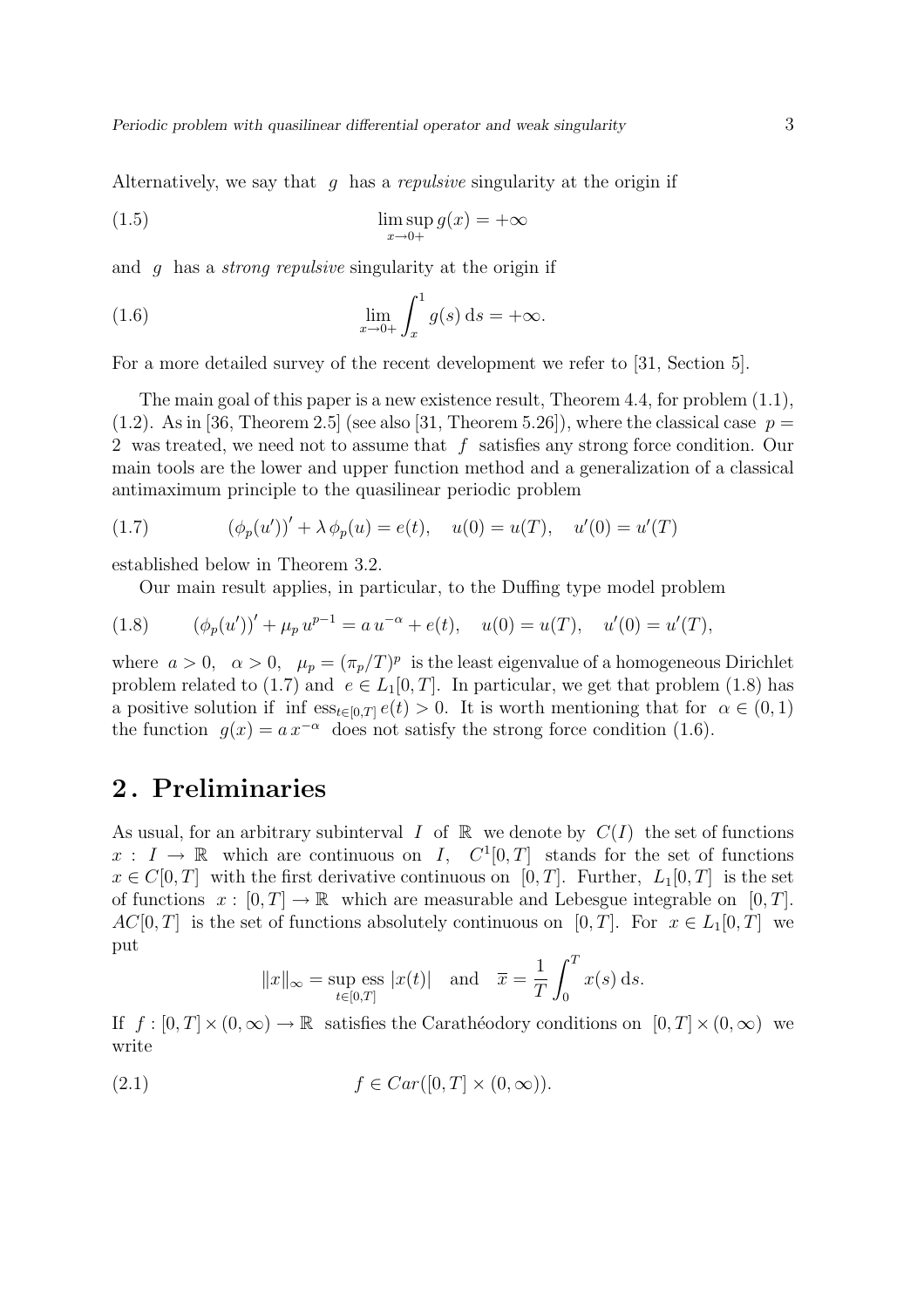**2.1**. Definition. A function  $u : [0, T] \to \mathbb{R}$  is a *solution* to problem (1.1,) (1.2) if  $\phi_p(u') \in AC[0,T], \quad u > 0 \text{ on } [0,T], \quad (\phi_p(u'(t)))' = f(t,u(t)) \text{ for a.e. } t \in [0,T],$  $u(0) = u(T)$  and  $u'(0) = u'(T)$ .

Notice that the requirement  $\phi(u') \in AC[0,T]$  implies that  $u \in C^1[0,T]$ .

The singular problem (1.1), (1.2) will be also investigated through regular auxiliary problems of the form

(2.2) 
$$
(\phi_p(u'))' = \tilde{f}(t, u), \quad u(0) = u(T), \quad u'(0) = u'(T),
$$

or

(2.3) 
$$
(\phi_p(u'))' = \tilde{f}(t, u), \quad u(a) = u(b) = 0,
$$

where  $\widetilde{f} \in Car([0, T] \times \mathbb{R})$  and  $a, b \in \mathbb{R}$ ,  $a < b$ . As usual, by a solution of problem (2.2) we understand a function u such that  $\phi_p(u') \in AC[0,T]$ , (1.2) is true and  $(\phi_p(u'(t)))' = \tilde{f}(t, u(t))$  for a.e.  $t \in [0, T]$ . Analogously, u is a solution to (2.3) if  $\phi_p(u') \in AC[a, b], \quad u(a) = u(b) = 0 \text{ and } (\phi_p(u'(t)))' = \tilde{f}(t, u(t)) \text{ for a.e. } t \in [a, b].$ 

The lower and upper functions method combined with the topological degree argument is an important tool for proofs of solvability of boundary value problems. For our purposes the following definitions of lower and upper functions associated with problems (2.2) or (2.3) are suitable.

**2.2.** Definition. Let  $\tilde{f} \in Car([0,T] \times \mathbb{R})$ . We say that a function  $\sigma \in C[0,T]$  is a lower function of problem  $(2.2)$  if  $\phi_p(\sigma') \in AC([0,T])$  and

(2.4) 
$$
\begin{cases} (\phi_p(\sigma'(t)))' \geq \tilde{f}(t, \sigma(t)) & \text{for a.e. } t \in [0, T], \\ \sigma(0) = \sigma(T), & \sigma'(0) \geq \sigma'(T). \end{cases}
$$

Analogously,  $\sigma \in C[0,T]$  is a *lower function* of (2.3) if  $\phi_p(\sigma') \in AC([a, b])$  and

(2.5) 
$$
\begin{cases} (\phi_p(\sigma'(t)))' \geq \tilde{f}(t, \sigma(t)) & \text{for a.e. } t \in [a, b], \\ \sigma(a) \leq 0, \quad \sigma(b) \leq 0. \end{cases}
$$

If the inequalities in (2.4) or (2.5) are reversed, then  $\sigma$  is called an upper function of  $(2.2)$  or of  $(2.3)$ , respectively.

The next two assertions based on the lower and upper functions method will be useful for our purposes.

**2.3. Proposition.** ([34, Theorem 3.2] or [31, Lemma 5.9]) Assume (1.3) and  $f \in Car([0,T] \times \mathbb{R})$ . Furthermore, let  $\sigma_1$  and  $\sigma_2$  be a lower and an upper function of (2.2) and let there be  $m \in L_1[0,T]$  such that

$$
\widetilde{f}(t,x,y) > m(t) \text{ (or } \widetilde{f}(t,x) < m(t) \text{) for a.e. } t \in [0,T] \text{ and all } x \in \mathbb{R}.
$$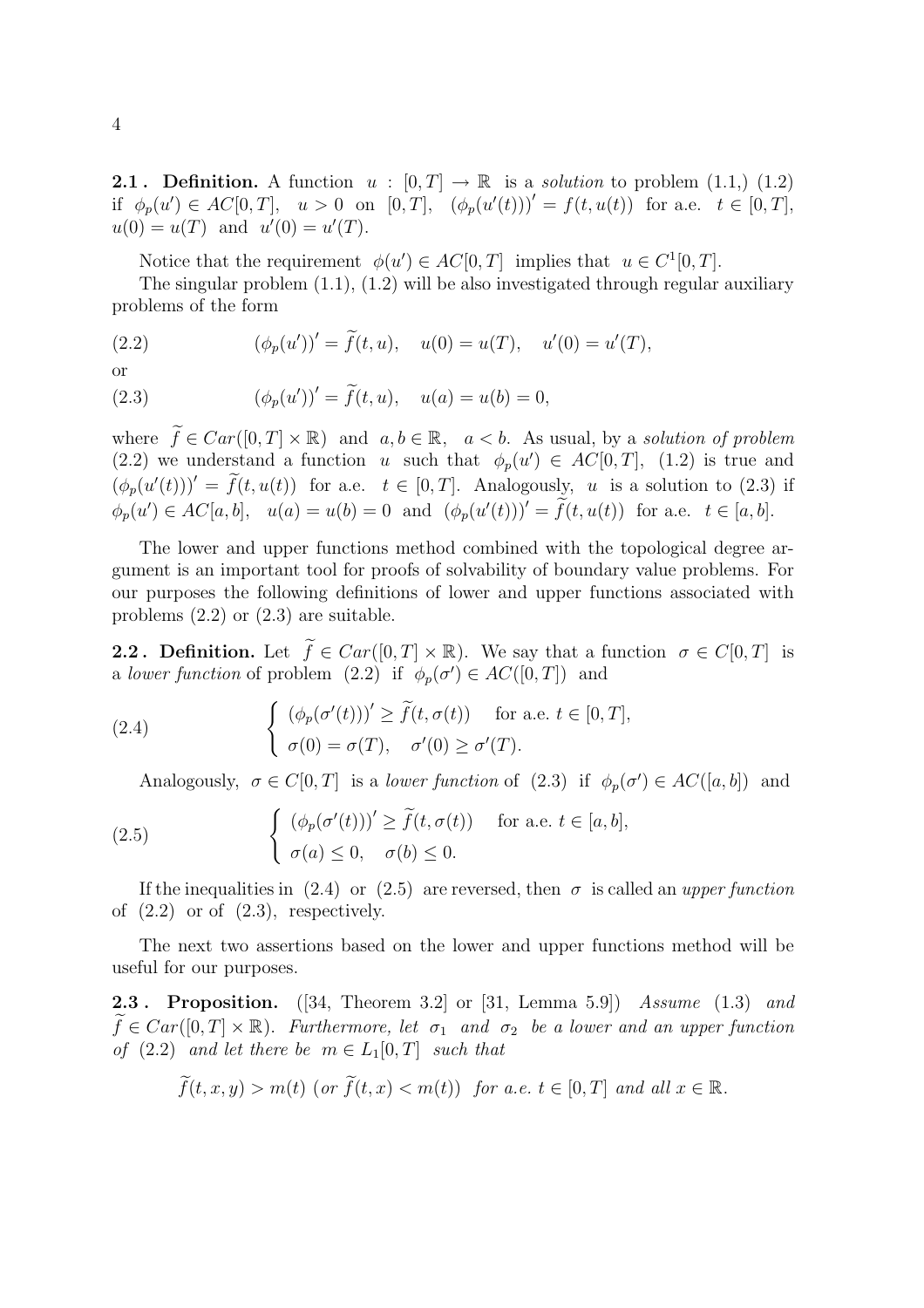Then problem  $(2.2)$  has a solution u such that

$$
\min\{\sigma_1(\tau_u), \sigma_2(\tau_u)\} \le u(\tau_u) \le \max\{\sigma_1(\tau_u), \sigma_2(\tau_u)\} \quad \text{for some } \tau_u \in [0, T].
$$

2.4 . Proposition. ([6, Theorem 2.1] or [40] or [30, Lemma 3.2] or [7, Theorem 3.5]) Assume (1.3),  $\widetilde{f} \in Car([0,T] \times \mathbb{R})$  and let  $a, b \in \mathbb{R}$ ,  $a < b$  be given. Furthermore, let  $\sigma_1$  and  $\sigma_2$  be a lower and an upper function of (2.3) such that  $\sigma_1 \leq \sigma_2$  on  $|a, b|$ .

Then problem (2.3) has a solution u such that  $\sigma_1 \le u \le \sigma_2$  on [a, b].

### 3 . Sign properties of quasilinear periodic problems

First, let us recall some basic known facts concerning initial value problems of the form

(3.1) 
$$
(\phi_p(u'))' + \lambda \phi_p(u) = 0,
$$

(3.2) 
$$
u(t_0) = 0, \quad u'(t_0) = d,
$$

where  $p \in (1,\infty)$ ,  $t_0 \in \mathbb{R}$ ,  $\lambda \in \mathbb{R}$  and  $d \in \mathbb{R}$ . As in [8] (see also e.g. [1], [9], [13], [14], [43], [45], [26]), let us put

$$
\pi_p = 2 (p-1)^{1/p} \int_0^1 (1 - s^p)^{-1/p} \, \mathrm{d} s.
$$

Clearly,  $\pi_2 = \pi$ . Furthermore, it is known that

$$
\pi_p = 2 (p-1)^{\frac{1}{p}} \frac{(\pi/p)}{\sin{(\pi/p)}}.
$$

(See [14, Sec. 1.1.2], but take into account that our definition differs slightly from that (see [14, sec. 1.1.2], but take the account that our definition differs signity from that used in [14], where  $\pi_p = 2 \int_0^1 (1 - s^p)^{-1/p} ds$ .) It is known (see [14, Theorem 1.1.1]) that for each  $t_0 \in \mathbb{R}$ ,  $\lambda \in \mathbb{R}$  and  $d \in \mathbb{R}$  problem (3.1), (3.2) has a unique solution u on  $\mathbb R$  which can be, by [8, sec. 3]), expressed as

$$
u(t) = d\,\lambda^{-1/p} \, \sin_p(\lambda^{1/p} \, (t - t_0)) \quad \text{for} \ \ t \in \mathbb{R},
$$

where the function  $\sin_p : \mathbb{R} \to [-(p-1)^{1/p}, (p-1)^{1/p}]$  is defined as follows. Let  $w : [0, \pi_p/2] \to [0, (p-1)^{1/p}]$  be the inverse function to

$$
x \in [0, \pi_p/2] \mapsto \int_0^x \frac{\mathrm{d}s}{(1 - \frac{s^p}{p-1})^{1/p}} \in [0, (p-1)^{1/p}].
$$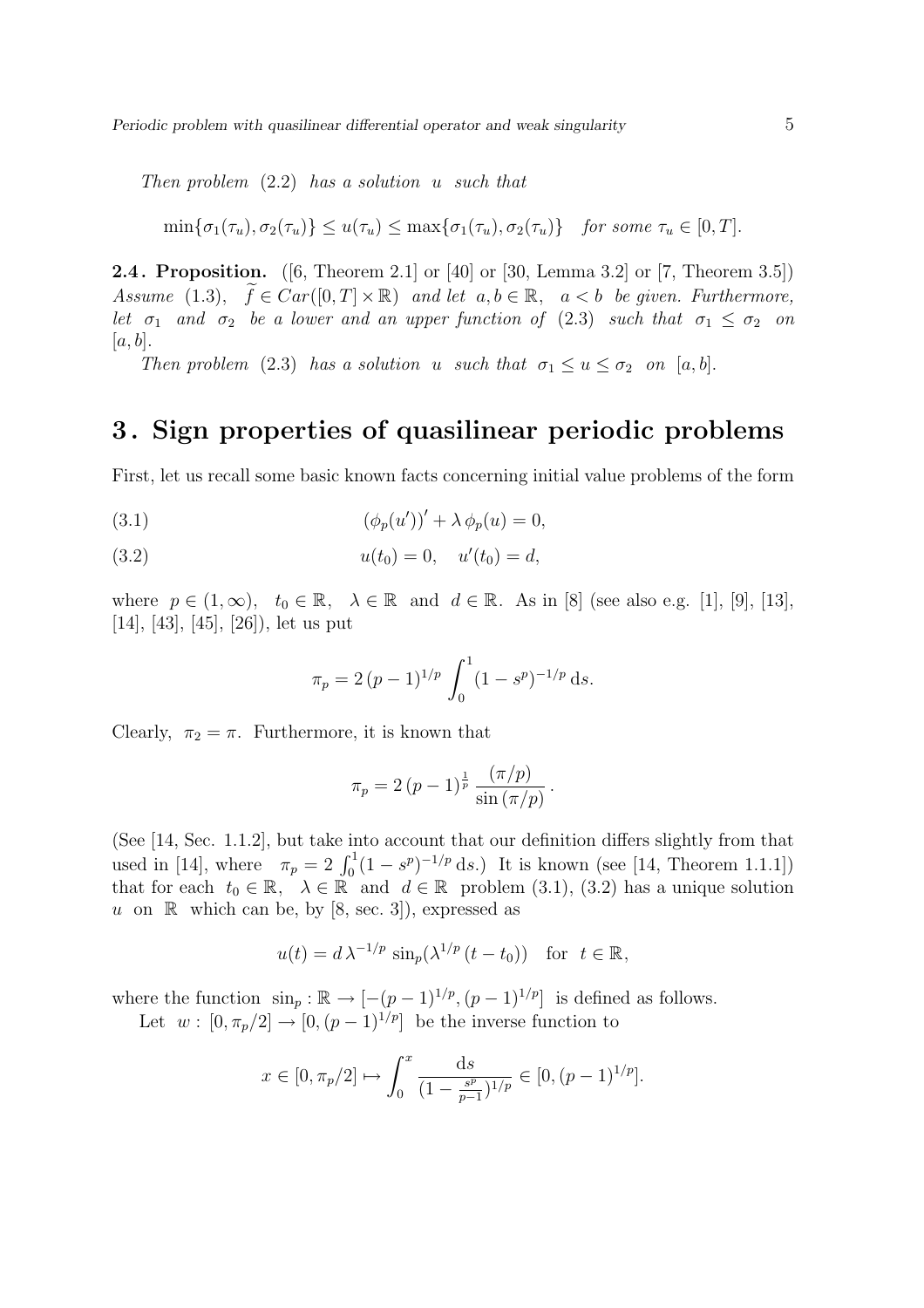Further, put  $\widetilde{w}(t) = w(\pi_p - t)$  for  $t \in [\pi_p/2, \pi_p]$  and then  $\widetilde{w}(t) = -\widetilde{w}(-t)$  for  $t \in [-\pi_p, 0]$ . Finally, we define  $\sin_p : \mathbb{R} \to \mathbb{R}$  as the  $2\pi_p$  periodic extension of  $\tilde{w}$ to the whole R. In particular, if  $d = 0$ , then  $u \equiv 0$  on R. Obviously, we have

$$
\sin_p(t) = 0 \qquad \text{if and only if} \quad t = n \pi_p, \ n \in \mathbb{N} \cup \{0\},
$$

$$
\sin_p(t) = (p-1)^{1/p} \quad \text{if and only if} \quad t = (2n+1)\frac{\pi_p}{2}, \ n \in \mathbb{N} \cup \{0\},
$$

and

$$
\sin_p(t) > 0
$$
 for  $t \in (2 n \pi_p, (2 n + 1) \pi_p), n \in \mathbb{N} \cup \{0\}.$ 

As a corollary, we immediately obtain that for given  $a, b \in \mathbb{R}$ ,  $a < b$ , the corresponding Dirichlet problem

(3.3) 
$$
(\phi_p(u'))' + \lambda \phi_p(u) = 0, \quad u(a) = u(b) = 0
$$

possesses a nontrivial solution, i.e.  $\lambda$  is an eigenvalue for (3.3), if and only if

(3.4) 
$$
\lambda \in \left\{ \left( \frac{n \pi_p}{b-a} \right)^p : n \in \mathbb{N} \cup \{0\} \right\}.
$$

In particular,

(3.5) 
$$
\mu_p = \left(\frac{\pi_p}{T}\right)^p.
$$

is the least eigenvalue for (3.3) with  $b - a = T$ , wherefrom the following assertion follows.

**3.1. Proposition.** Let  $p \in (1,\infty)$ ,  $a, b \in \mathbb{R}$ ,  $a < b$ , and let  $\lambda = \mu_p$ , where  $\mu_p$  is given by (3.5). Then problem (3.3) has a nontrivial solution if and only if  $b-a \geq T$ .

It is easy to check that the function

$$
G(t,s) = \frac{T}{2\pi} \sin\left(\frac{\pi}{T}|t-s|\right), \quad t,s \in [0,T],
$$

is the Green function for  $v'' + \mu_2 v = 0$ ,  $v(0) = v(T)$ ,  $v'(0) = v'(T)$  and  $G(t, s)$ is nonnegative on  $[0, T] \times [0, T]$ . Hence, for classical linear second order periodic problems, the following antimaximum principle is true:

for each  $h \in L_1[0,T]$  such that  $h \geq 0$  a.e. on  $[0,T]$ , all solutions v of the problem

$$
v'' + \mu_2 v = h(t), \quad v(0) = v(T), \quad v'(0) = v'(T)
$$

are nonnegative on  $[0, T]$ .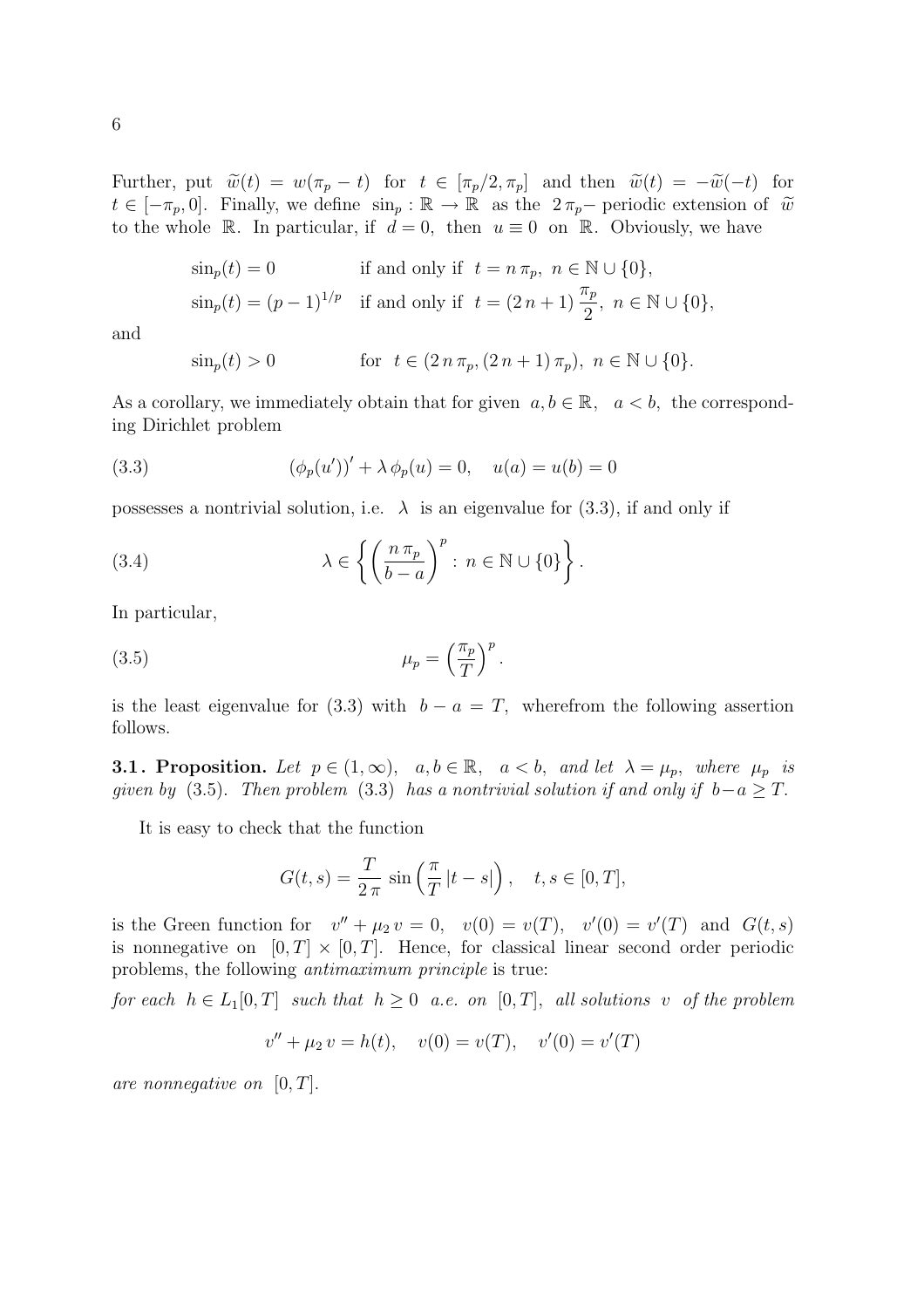**3.2.** Theorem. Let  $p \in (1,\infty)$  and let  $\mu \in L_1[0,T]$  be such that

(3.6) 
$$
0 \leq \mu \leq \mu_p \quad a.e. \text{ on } [0, T] \quad \text{and} \quad \overline{\mu} > 0,
$$

and let  $v \in C^1[0,T]$  be such that  $\phi_p(v') \in AC[0,T]$ ,

(3.7) 
$$
(\phi_p(v'(t)))' + \mu(t) \phi_p(v(t)) \ge 0 \text{ for a.e. } t \in [0, T]
$$

and

(3.8) 
$$
v(0) = v(T), \quad v'(0) = u'(T).
$$

Then  $v \geq 0$  on  $[0, T]$ .

*Proof.* Let  $v \in C^1[0,T]$  be such that  $\phi_p(v') \in AC[0,T]$  and (3.6) and (3.7) hold. Without any loss of generality we may assume that  $v$  is does not vanish on [0, T].

Step 1. First, we show that

(3.9) 
$$
\max\{v(t): t \in [0, T]\} > 0.
$$

Assuming, on the contrary, that  $v \leq 0$  on  $[0, T]$ , we get by  $(3.7)$ 

$$
(\phi_p(v'(t)))' \ge -\mu(t) \phi_p(v(t)) \ge 0
$$
 for a.e.  $t \in [0, T]$ .

Therefore,  $v'$  is nondecreasing on  $[0, T]$  and, taking into account (3.8), we deduce that  $v' = 0$  on [0, T]. Consequently,  $v(t) \equiv v(0) \leq 0$  on [0, T]. Hence, (3.7) reduces to

$$
-\mu(t) \, (-v(0))^{p-1} \ge 0 \text{ for a.e. } t \in [0, T].
$$

However, as  $\mu > 0$  a.e. on  $[0, T]$  and  $\overline{\mu} > 0$ , this is possible if and only if  $v(0) = 0$ , i.e.  $v \equiv 0$  on [0, T], which contradicts our assumption that v does not vanish identically on  $[0, T]$ .

Step 2. Assume that  $\min\{v(t): t \in [0,T]\} < 0$ . Let us extend v and  $\mu$  to Tperiodic functions on R. In view of Step 1, there are  $a, b \in \mathbb{R}$  such that  $v \ge 0$  on  $(a, b), v(a) = v(b) = 0$  and

$$
(3.10) \t\t 0 < b - a < T.
$$

Moreover,  $v > 0$  on  $(a, b)$ . Indeed, if  $v(\tau) = 0$  for some  $\tau \in (a, b)$ , then necessarily also  $v'(\tau) = 0$ , i.e.  $v \equiv 0$  on R. In virtue of (3.6) and (3.7), we have

$$
(3.11) \quad (\phi_p(v'(t)))' + \mu_p \phi_p(v(t)) \ge (\phi_p(v'(t)))' + \mu(t) \phi_p(v(t)) \ge 0 \text{ for a.e. } t \in [a, b].
$$

Furthermore, put

$$
a_0 = a - \frac{T - b + a}{2}, \quad b_0 = a_0 + T
$$

and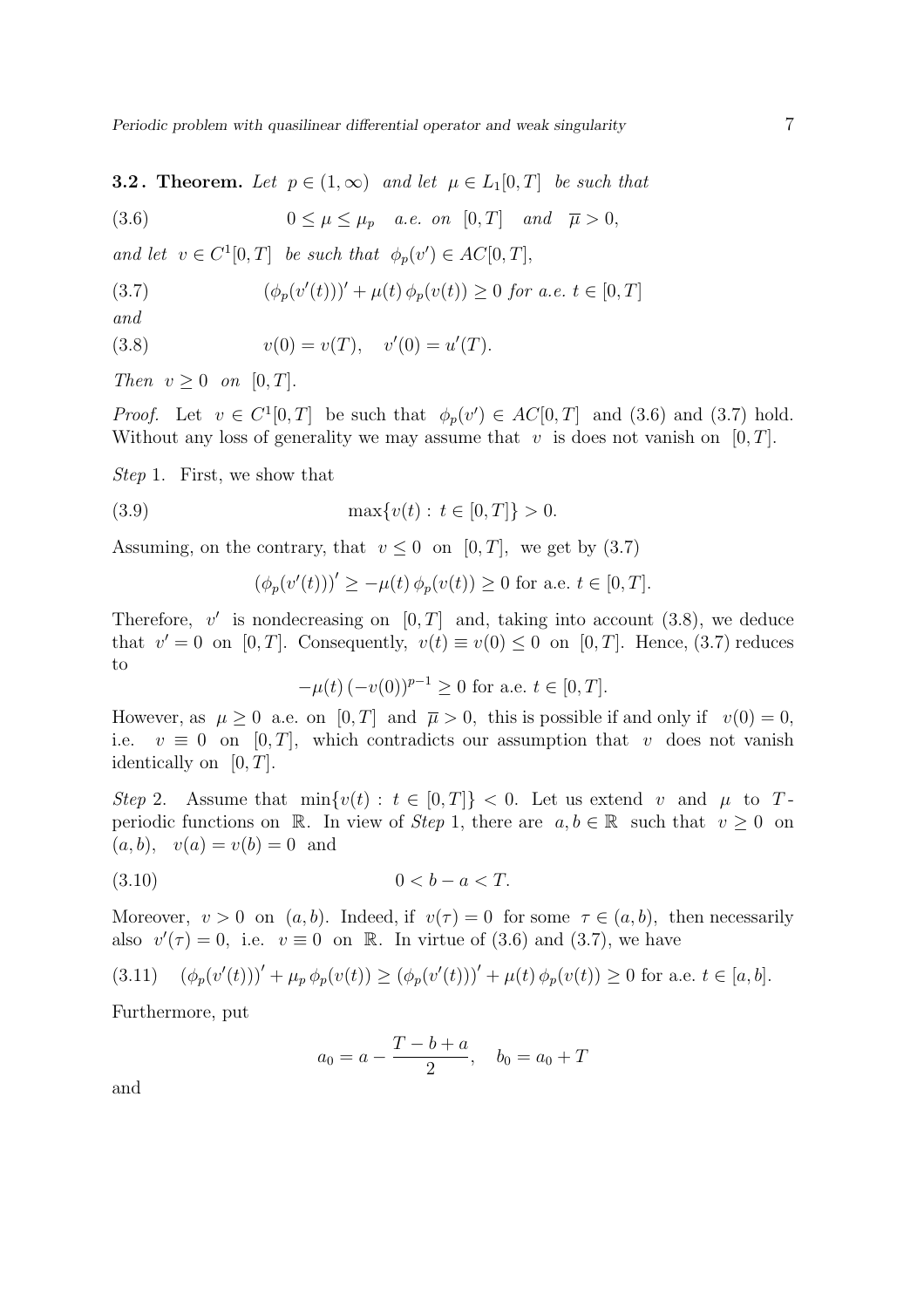$$
\sigma_2(t) = d\,\mu_p^{-1/p} \, \sin_p \left(\mu_p^{1/p} \left(t - a_0\right)\right) \quad \text{for} \ \ t \in \mathbb{R}
$$

with  $d > 0$  large enough, i.e. such that  $\sigma_2(t) > v(t) \geq 0$  on [a, b]. We have

(3.12) 
$$
(\phi_p(\sigma'_2(t)))' + \mu_p \phi_p(\sigma_2(t)) = 0 \text{ for a.e. } t \in [a, b].
$$

Thus,  $\sigma_2$  is an upper function for (3.3). Moreover, in view of (3.11),  $\sigma_1 = v$  is a lower function for (3.3). Hence, by Proposition 2.4, where we put  $f(t, x) = -\mu_p \phi_p(x)$  for t,  $x \in \mathbb{R}$ , there exists a nontrivial solution u to (3.3). This, due to (3.10), contradicts Proposition 3.1.  $\Box$ 

### 4 . Main results

First, let us recall the following a priori estimate (see [34, Lemma 2.4] or [31, Lemma 5.8]).

4.1. Lemma. Let  $p \in (1,\infty)$  and let  $\psi \in L_1[0,T]$ . Then

(4.1) 
$$
||v'||_{\infty} < \phi_p^{-1}(||\psi||_1)
$$

holds for each  $v \in C^1[0,T]$  fulfilling  $\phi_p(v') \in AC[0,T]$ ,  $v(0) = v(T)$ ,  $v'(0) = v'(T)$ and  $(\phi_p(v'(t)))' > \psi(t)$  (or  $(\phi_p(v'(t)))' < \psi(t)$ ) for a.e.  $t \in [0, T]$ .

Next, we prove an existence principle which relies on the comparison of the given problem  $(1.1)$ ,  $(1.2)$  with the related quasilinear problem fulfilling the antimaximum principle.

4.2. Theorem. Assume (1.3), (2.1) and  $p \in [2,\infty)$ . Furthermore, let  $r > 0$ ,  $A \geq r$ ,  $\mu, \beta \in L_1[0,T]$  be such that  $\mu(t) \geq 0$  a.e. on  $[0,T]$ ,  $\overline{\mu} > 0$ ,

(4.2)  $\overline{\beta}$  < 0 and  $f(t, x)$  <  $\beta$ (t) for a.e.  $t \in [0, T]$  and all  $x \in [A, B]$ and

(4.3)  $f(t, x) + \mu(t) \phi_p(x - r) \ge 0$  for a.e.  $t \in [0, T]$  and all  $x \in [r, B]$ ,

$$
where
$$

$$
B - A \ge \frac{T}{2} \phi_p^{-1}(\|m\|_1),
$$
  
 
$$
m(t) = \max \{ \sup\{f(t, x) : x \in [r, A]\}, \beta(t), 0 \} \text{ for a.e. } t \in [0, T]
$$

and

(4.4) 
$$
\begin{cases} v \ge 0 \text{ on } [0, T] \text{ holds for each } v \in C^{1}[0, T] \text{ such that} \\ \phi_{p}(v') \in AC[0, T], \\ (\phi_{p}(v'(t)))' + \mu(t) \phi_{p}(v(t)) \ge 0 \text{ for a.e. } t \in [0, T], \\ v(0) = v(T), \quad v'(0) = v'(T). \end{cases}
$$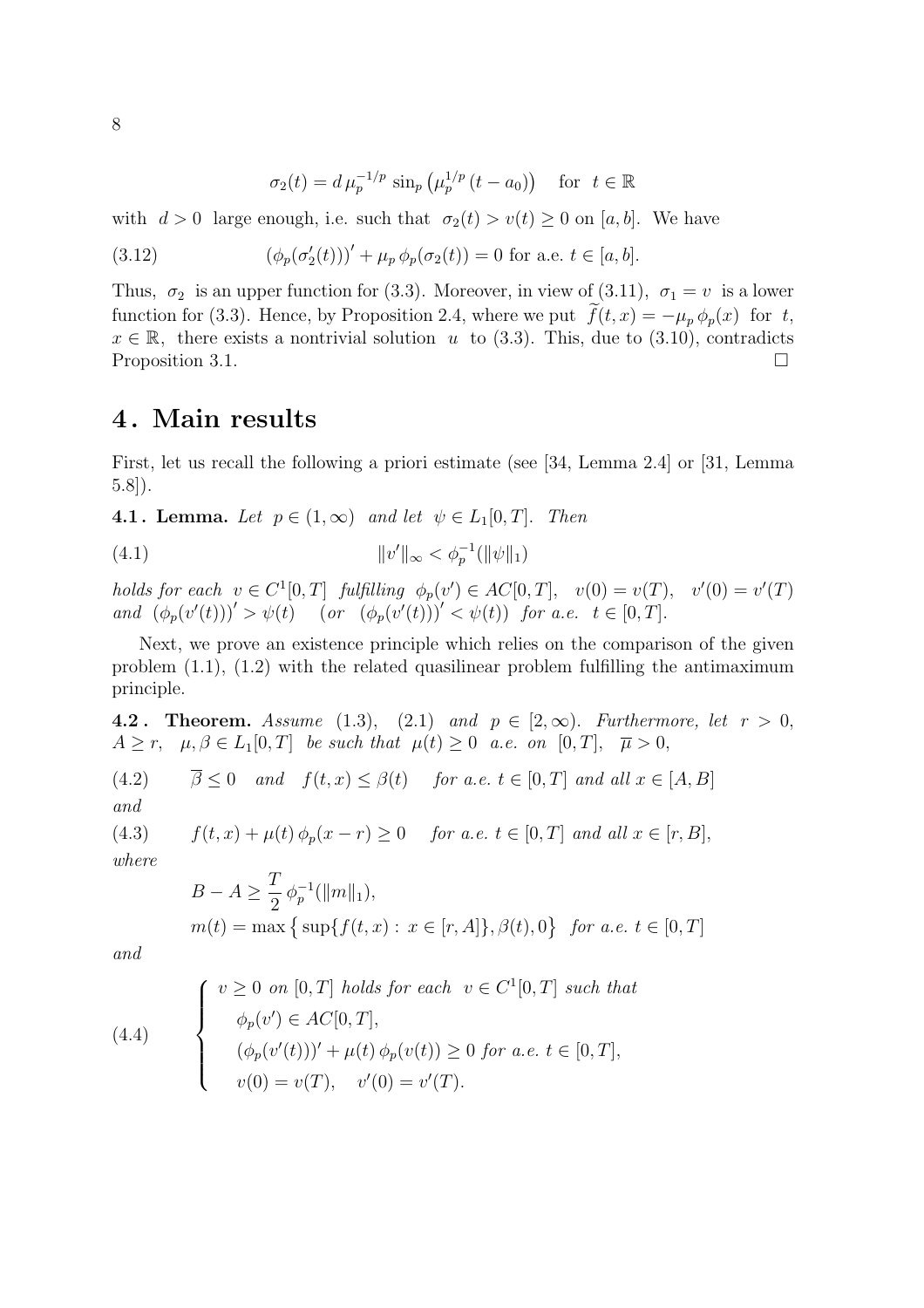Periodic problem with quasilinear differential operator and weak singularity 9

Then problem  $(1.1), (1.2)$  has a solution u such that

(4.5) 
$$
r \le u \le B
$$
 on [0,T] and  $||u'||_{\infty} < \phi_p^{-1}(||m||_1)$ .

*Proof.* Part I. First, assume that  $\overline{\beta} < 0$ . Step 1. Put

(4.6) 
$$
\widetilde{f}(t,x) = \begin{cases} f(t,r) - \mu(t) \phi_p(x-r) & \text{if } x \le r, \\ f(t,x) & \text{if } x \in [r, B], \\ f(t,B) & \text{if } x \ge B \end{cases}
$$

and consider problem (2.2). We have  $\tilde{f} \in Car([0, T] \times \mathbb{R})$ . Furthermore, by (4.2)–(4.6), the inequalities

(4.7) 
$$
\widetilde{f}(t,x) \le \beta(t)
$$
 if  $x \ge A$ 

and

(4.8) 
$$
\widetilde{f}(t,x) + \mu(t)\,\phi_p(x-r) \ge 0 \quad \text{for all} \ \ x \in \mathbb{R}
$$

are valid for a.e.  $t \in [0, T]$ . In particular, in view of (4.6), we have

(4.9) 
$$
\widetilde{f}(t,x) \ge h(t) := -\mu(t)\phi_p(B-r)
$$
 for a.e.  $t \in [0,T]$  and all  $x \in \mathbb{R}$ ,

with  $h \in L_1[0,T]$ .

By (4.8),  $\sigma_2 \equiv r$  is an upper function of (2.2). Further, if  $b = \beta - \overline{\beta}$ , then  $b \in$  $L_1[0,T]$  and  $\bar{b}=0$  and it is easy to see that there is a uniquely defined  $\sigma_0 \in C^1[0,T]$ such that  $\phi_p(\sigma'_0) \in AC[0,T],$ 

$$
(\phi_p(\sigma_0(t)'))' = b(t)
$$
 for a.e.  $t \in [0, T]$  and  $\sigma_0(0) = \sigma_0(T) = 0$ .

Now, let us choose  $c^* > 0$  such that  $c^* + \sigma_0 \geq A$  on  $[0, T]$  and define  $\sigma_1 = c^* + \sigma_0$ . By  $(4.7)$  we have

$$
\sigma_1(0) = \sigma_1(T) = c^*,
$$
  

$$
(\phi_p(\sigma'_1(t)))' = \beta(t) - \overline{\beta} > \beta(t) \ge \widetilde{f}(t, \sigma_1(t)) \text{ for a.e. } t \in [0, T],
$$

and

$$
\phi_p(\sigma'_0(T)) - \phi_p(\sigma'_0(0)) = T\overline{b} = 0.
$$

Consequently,  $\sigma_1$  is a lower function of (2.2). Therefore, by (4.9) and by Proposition 2.3, the regular problem (2.2) has a solution u such that  $u(t_u) \geq r$  for some  $t_u \in$  $[0, T]$ .

Step 2. We show that

$$
(4.10) \t\t u \ge r \text{ on } [0, T].
$$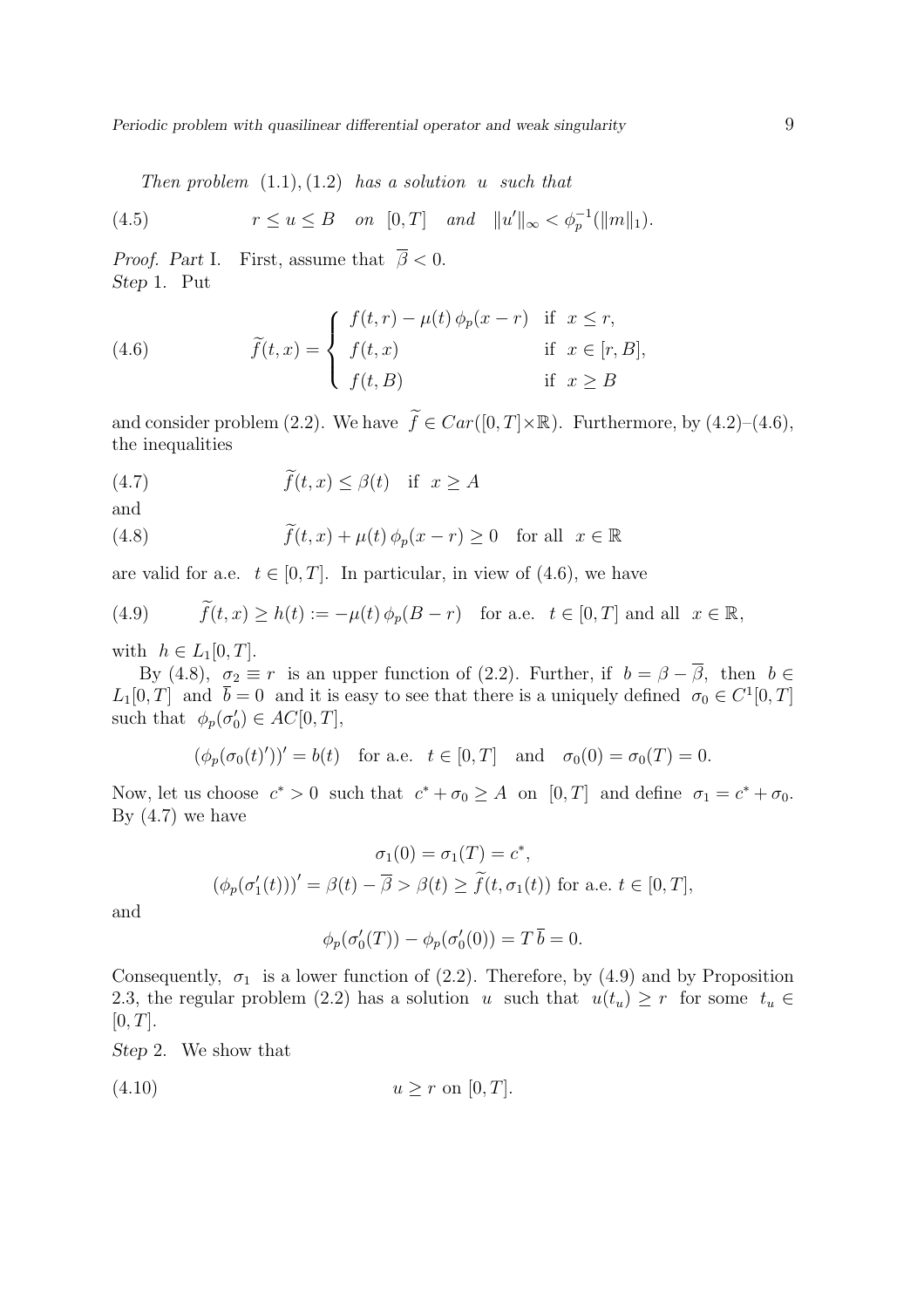To this aim, set  $v = u - r$ . By virtue of (4.8), we have

$$
\left(\phi_p'(v'(t))\right)' + \mu(t)\,\phi_p(v(t)) = \widetilde{f}(t,u(t)) + \mu(t)\,\phi_p(u(t) - r) \ge 0
$$

for a.e.  $t \in [0, T]$ . By (4.4) it follows that  $v(t) \geq 0$  on  $[0, T]$ , i.e. (4.10) is true. Step 3. We show that

$$
(4.11) \t\t u \le B \t on [0, T].
$$

Indeed, by the definition of m and by  $(4.6)$  and  $(4.7)$  we have

$$
\widetilde{f}(t,x) \le m(t)
$$
 for a.e.  $t \in [0,T]$  and all  $x \ge r$ .

Hence, we can use Lemma 4.1 to get the estimate

(4.12) 
$$
||u'||_{\infty} \leq \phi_p^{-1}(||m||_1).
$$

If  $u \geq A$  were valid on [0, T], then taking into account the periodicity of u' and (4.7) we would get

$$
0 = \int_0^T \widetilde{f}(t, u(t)) dt \le \int_0^T \beta(t) dt = T \overline{\beta} < 0,
$$

a contradiction. Hence,

 $\min\{u(s): s \in [0,T]\} < A.$ 

Now, assume that

$$
u^* := \max\{u(s) : s \in [0, T]\} > A
$$

and extend u to be T-periodic on R. There are  $s_1$ ,  $s_2$  and  $s^* \in \mathbb{R}$  such that

$$
s_1 < s^* < s_2
$$
,  $s_2 - s_1 < T$ ,  $u(s_1) = u(s_2) = A$  and  $u(s^*) = u^* > A$ .

In particular, due to (4.12),

$$
2(u(s^*) - A) = \int_{s_1}^{s^*} u'(s) \, ds + \int_{s_2}^{s^*} u'(s) \, ds \le T \, \phi_p^{-1}(\|m\|_1),
$$

wherefrom the estimate

$$
u(t) - A \le \frac{T}{2} \phi_p^{-1}(\|m\|_1) \le B - A \text{ on } [0, T]
$$

follows. Thus, (4.11) is true.

Step 4. The estimates (4.10) and (4.11) mean that  $r \le u \le B$  holds on [0, T]. In view of  $(4.6)$ , we conclude that u is a solution to  $(1.1)$ ,  $(1.2)$ .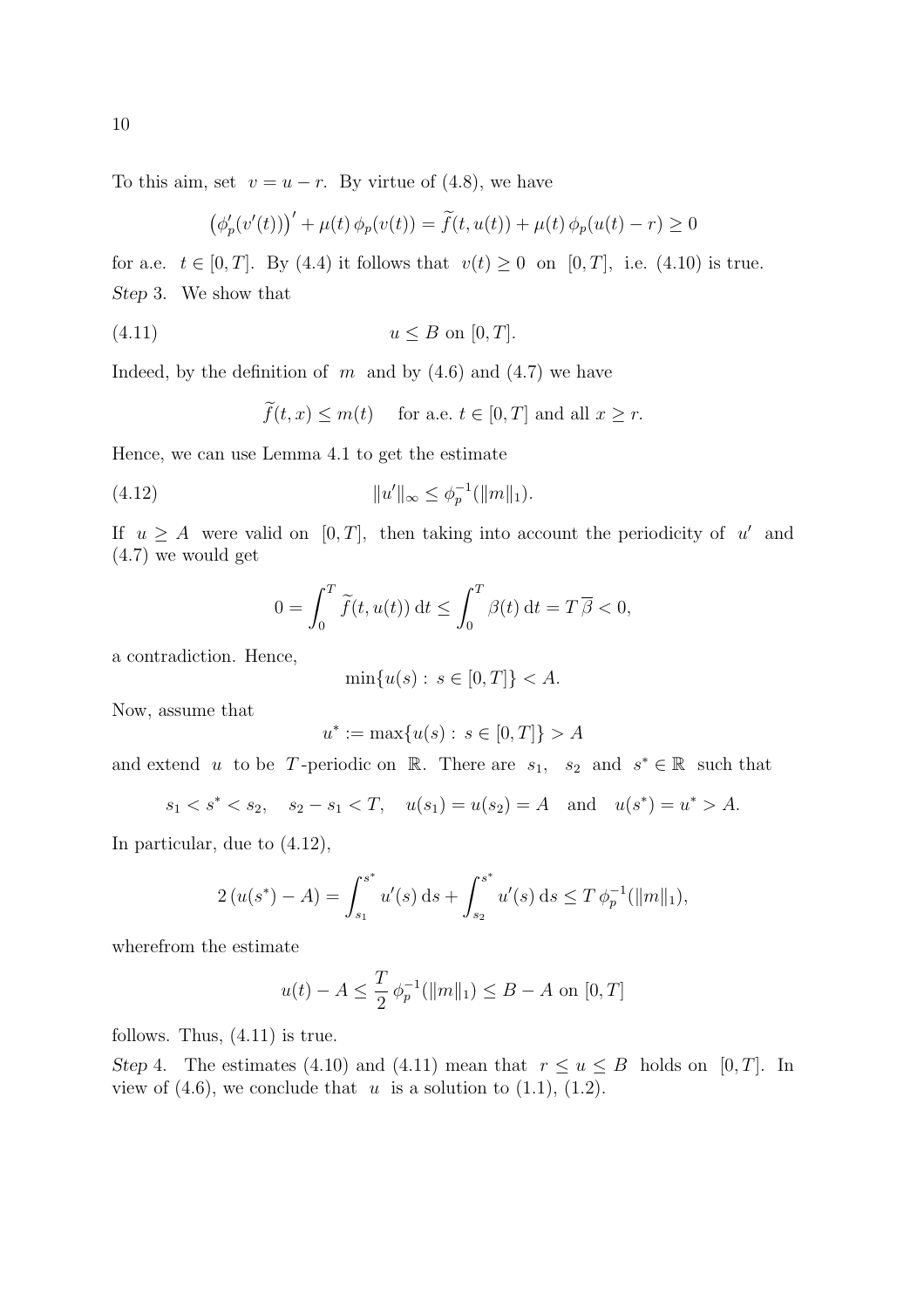Part II. Now, let  $\overline{\beta} = 0$ . Put  $n_0 = \max\{\frac{1}{r}\}$  $\frac{1}{r}, \frac{1}{B-}$  $\frac{1}{B-A}$ , 3}. For an arbitrary  $n \in \mathbb{N}$ , define  $\overline{a}$ 

(4.13) 
$$
\widetilde{f}_n(t,x) = \begin{cases}\nf(t,r) & \text{if } x \le r, \\
f(t,x) & \text{if } x \in [r,A], \\
f(t,x) - \mu(t) \phi_p\left(\frac{1}{n} \frac{x-A}{x-A+1}\right) & \text{if } x \in (A,B], \\
f(t,B) - \mu(t) \phi_p\left(\frac{1}{n} \frac{B-A}{B-A+1}\right) & \text{if } x \ge B.\n\end{cases}
$$

Taking into account  $(4.2)$ , we get

$$
\widetilde{f}_n(t,x) = f(t,x) - \mu(t) \phi_p\left(\frac{1}{n} \frac{x-A}{x-A+1}\right) \le \beta(t) - \mu(t) \phi_p\left(\frac{1}{n} \frac{x-A}{x-A+1}\right)
$$
\n
$$
\le \beta(t) - \mu(t) \phi_p\left(\frac{1}{2n^2}\right) \quad \text{if } x \in [A + \frac{1}{n}, B]
$$

and

$$
\widetilde{f}_n(t,x) = f(t,B) - \mu(t)\,\phi_p\left(\frac{1}{n}\frac{B-A}{B-A+1}\right) \le \beta(t) - \mu(t)\,\phi_p\left(\frac{1}{2n^2}\right) \quad \text{if} \quad x \ge B
$$

for a.e.  $t \in [0, T]$  and all  $n \in \mathbb{N}$  such that  $n \ge n_0$ . Thus,

(4.14) 
$$
\begin{cases} \widetilde{f}_n(t,x) \leq \beta_n(t) := \beta(t) - \mu(t) \phi_p(\frac{1}{2n^2}) \\ \text{for } x \geq A + \frac{1}{n}, \text{ for a.e. } t \in [0,T] \text{ and all } n \geq n_0. \end{cases}
$$

Clearly,

(4.15) 
$$
\overline{\beta_n} < 0 \quad \text{and} \quad \beta_n(t) \leq \beta(t) \text{ for a.e. } t \in [0, T].
$$

Furthermore, by  $(4.3)$  and  $(4.13)$ , we have

$$
\widetilde{f}_n(t,x) + \mu(t)\phi_p\left(x - (r - \frac{1}{n})\right) \ge f(t,r) \ge 0 \quad \text{if } x \in [r - \frac{1}{n}, r],
$$
\n
$$
\widetilde{f}_n(t,x) + \mu(t)\phi_p\left(x - (r - \frac{1}{n})\right) = f(t,x) + \mu(t)\phi_p(x - r) \ge 0 \quad \text{if } x \in [r, A],
$$

and, taking into account that

$$
\xi^{\alpha} + \eta^{\alpha} \le (\xi + \eta)^{\alpha} \text{ holds for all } \xi, \eta \ge 0 \text{ and each } \alpha \ge 1,
$$
  

$$
\widetilde{f}_n(t, x) + \mu(t) \phi_p \left( x - (r - \frac{1}{n}) \right)
$$
  

$$
= f(t, x) - \mu(t) \phi_p \left( \frac{1}{n} \frac{x - A}{x - A + 1} \right) + \mu(t) \phi_p \left( x - r + \frac{1}{n} \right)
$$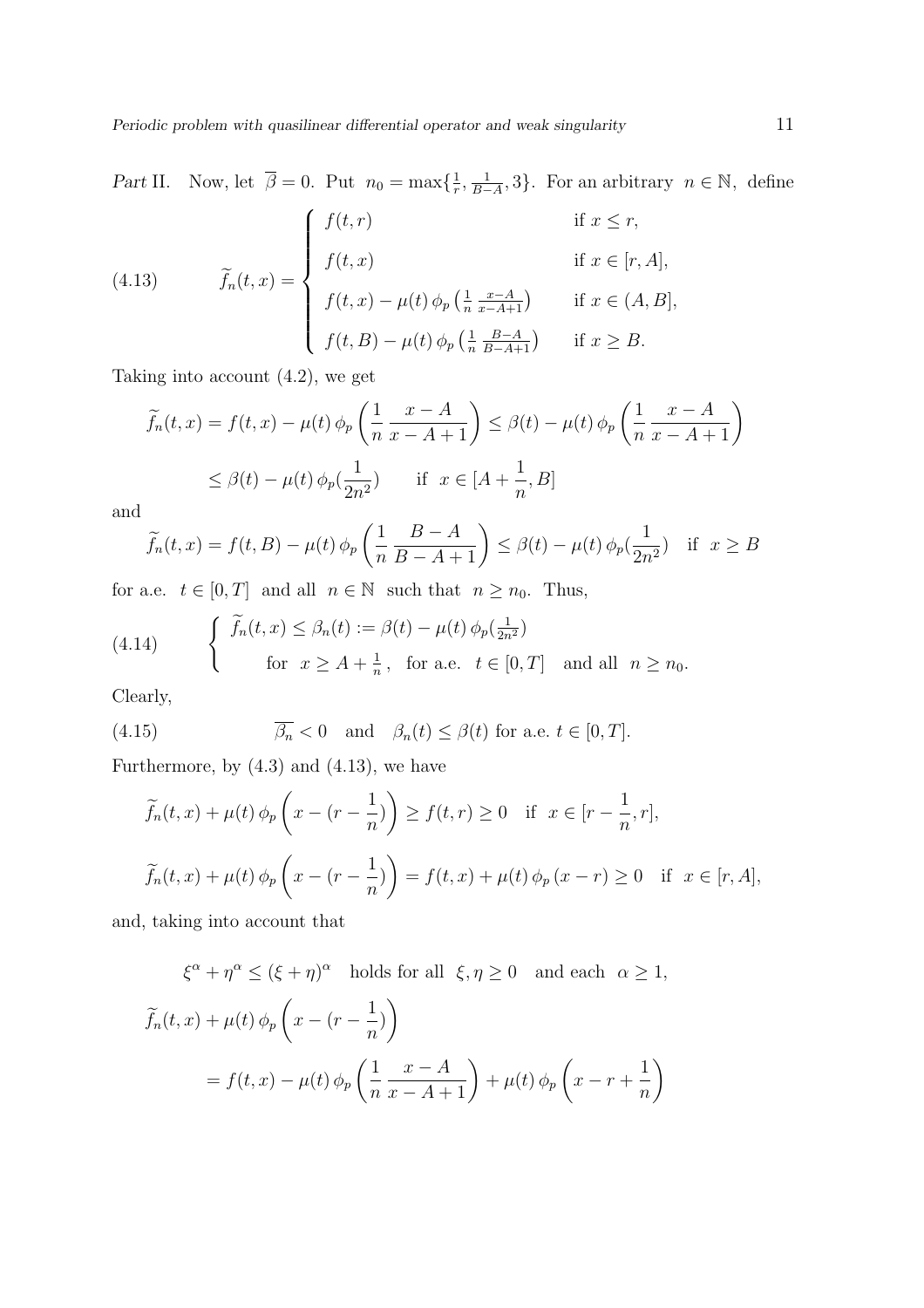$$
\geq f(t,x) + \mu(t)\,\phi_p\,(x-r) \geq 0 \quad \text{if } x \in [A,B],
$$

and

$$
\widetilde{f}_n(t,x) + \mu(t) \phi_p\left(x - (r - \frac{1}{n})\right)
$$
  
=  $f(t, B) - \mu(t) \phi_p\left(\frac{1}{n} \frac{B - A}{B - A + 1}\right) + \mu(t) \phi_p\left(x - (r - \frac{1}{n})\right)$   
 $\ge f(t, B) + \mu(t) \phi_p(B - r) \ge 0$  if  $x \ge B$ .

To summarize,

(4.16) 
$$
\widetilde{f}_n(t,x) + \mu(t) \phi_p\left(x - (r - \frac{1}{n})\right) \ge 0 \text{ for all } x \ge r - \frac{1}{n}.
$$

For a.e.  $t \in [0, T]$  and all  $n \in \mathbb{N}$ , put

$$
\widetilde{m}_n(t) := \max \left\{ \sup \{ \widetilde{f}_n(t,x) : x \in [r - \frac{1}{n}, A + \frac{1}{n}] \}, b_n(t) \right\}.
$$

In view of  $(4.13)$  and  $(4.15)$ , we have

$$
\widetilde{m}_n(t) \le m(t)
$$
 for a.e.  $t \in [0, T]$  and  $n > \frac{1}{B - A}$ .

This together with (4.14)-(4.16) means that, for each  $n \in \mathbb{N}$  large enough, Part I of this proof ensures the existence of a solution  $u_n$  to the auxiliary problem

$$
(\phi_p(u'_n))' = \widetilde{f}_n(t, u_n), \quad u_n(0) = u_n(T), \quad u'_n(0) = u'_n(T)
$$

which satisfies the estimates

$$
r - \frac{1}{n} \le u_n(t) \le B + \frac{1}{n}
$$
 on  $[0, T]$  and  $||u'_n||_{\infty} \le \phi_p^{-1}(||m||_1)$ .

Now, notice that

 $|\widetilde{f}_n(t,x) - \widetilde{f}(t,x)| \leq \mu(t) \phi_p$  $\overline{a}$ 1 n  $\mathbf{r}$ for a.e.  $t \in [0, T]$ , all  $x \in \mathbb{R}$  and all  $n \in \mathbb{N}$ ,

where

$$
\widetilde{f}(t,x) = \begin{cases}\nf(t,r) & \text{if } x \le r, \\
f(t,x) & \text{if } x \in [r, B], \\
f(t,B) & \text{if } x \ge B.\n\end{cases}
$$

12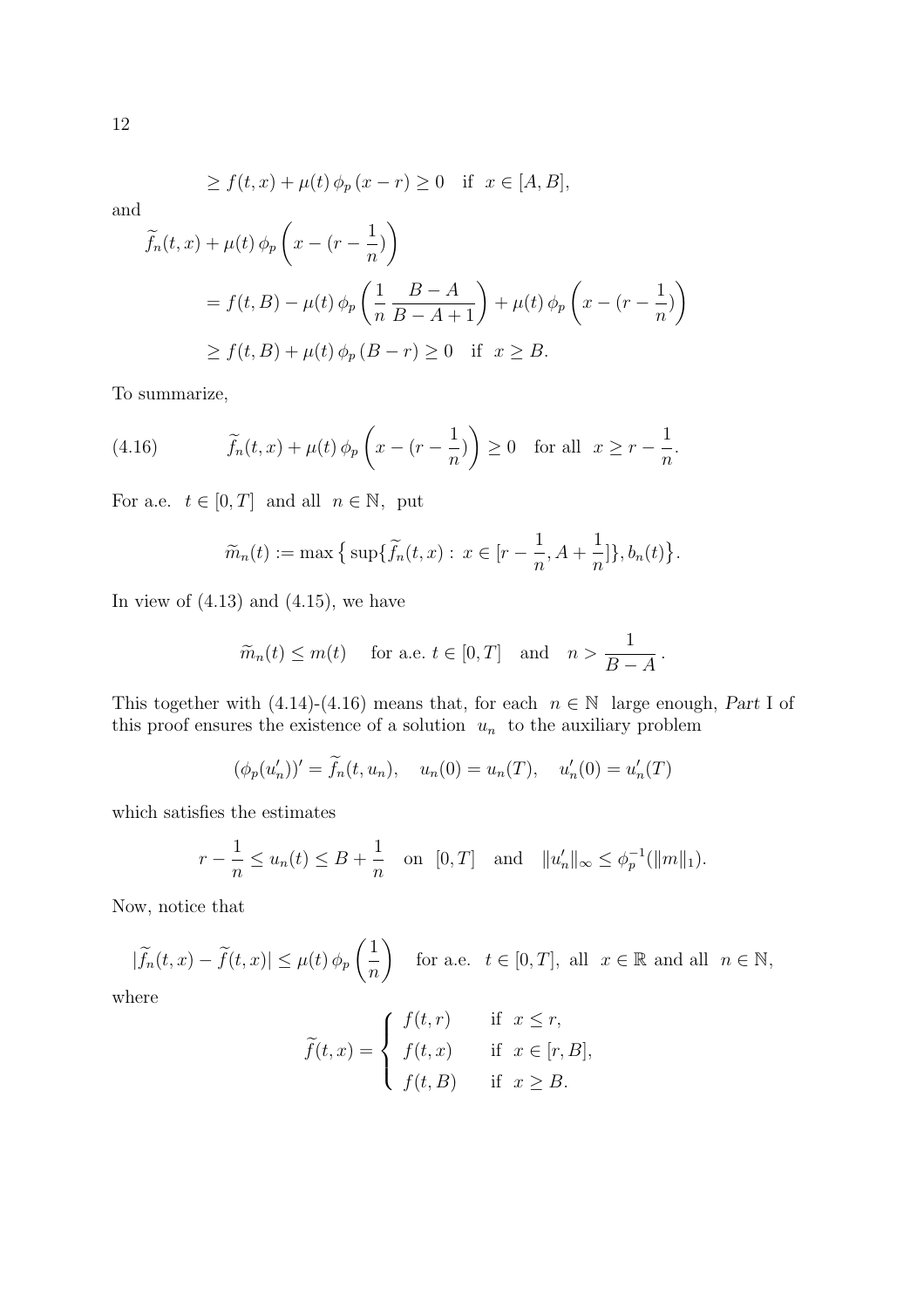Thus, in a standard way (using the Arzela-Ascoli and the Lebesgue Dominated Convergence Theorem) we can show that the sequence  ${u_n}_{n=1}^{\infty}$  contains a subsequence which converges in  $C^1[0,T]$  to a solution u of the problem

$$
(\phi_p(u'))' = \tilde{f}(t, u), \quad u(0) = u(T), \quad u'(0) = u'(T)
$$

which satisfies necessarily the estimate  $(4.5)$ , i.e. solves also  $(1.1)$ ,  $(1.2)$ .

The next supplementary assertion concerning the case  $p \in (1, 2)$  follows immediately from Part I of the previous proof.

4.3 . Theorem. Let all assumptions of Theorem 4.2 be satisfied, with the exceptions that  $p \in (1, 2)$  is allowed and  $\overline{\beta} < 0$  is required in (4.2).

Then problem  $(1.1), (1.2)$  has a solution u such that  $(4.5)$  is true.

Theorems 3.2, 4.2 and 4.3 yield the following new existence criterion.

4.4. Theorem. Assume (1.3) and (2.1). Furthermore, let  $p \in (1,\infty)$ ,  $\mu_p =$  $(\pi_p/T)^p$  and let  $r > 0$ ,  $A \ge r$ ,  $B > A$  and  $\beta \in L_1[0,T]$  be such that (4.2), with  $\overline{\beta}$  < 0, if  $p \in (1, 2)$ , and (4.3) hold, where

$$
B - A \ge \frac{T}{2} \phi_p^{-1}(\|m\|_1)
$$

and

$$
m(t) = \max\big\{\sup\{f(t,x): x \in [r,A]\}, \beta(t), 0\big\} \text{ for a.e. } t \in [0,T].
$$

Then problem  $(1.1), (1.2)$  has a solution u such that  $(4.5)$  is true.

In particular, for the Duffing type equation  $(\phi_p(u))' = g(u) + e(t)$  we have

4.5. Corollary. Let  $p \in (1,\infty)$ . Suppose that  $f(t,x) = g(x) + e(t)$  for  $x \in (0,\infty)$ and a.e.  $t \in [0, T]$ , where  $g \in C(0, \infty)$ ,  $e \in L_1[0, T]$ , and

(4.17) 
$$
\overline{e} + \limsup_{x \to \infty} g(x) < 0
$$

and there is  $r > 0$  such that  $p-1$   $\sim$  $p-1$   $c$ 

(4.18) 
$$
e(t) + g(x) + \mu_p x^{p-1} \ge \mu_p r^{p-1} \text{ for a.e. } t \in [0, T] \text{ and all } x \ge r.
$$

Then problem  $(1.1), (1.2)$  has a solution u such that  $u(t) \geq r$  on  $[0, T]$ .

*Proof.* Due to (4.17), we can find  $A \geq r$  such that

$$
g(x) + \overline{e} < \frac{1}{2} \left( \overline{e} + \limsup_{x \to \infty} g(x) \right) < 0 \quad \text{for} \quad x \in [A, \infty).
$$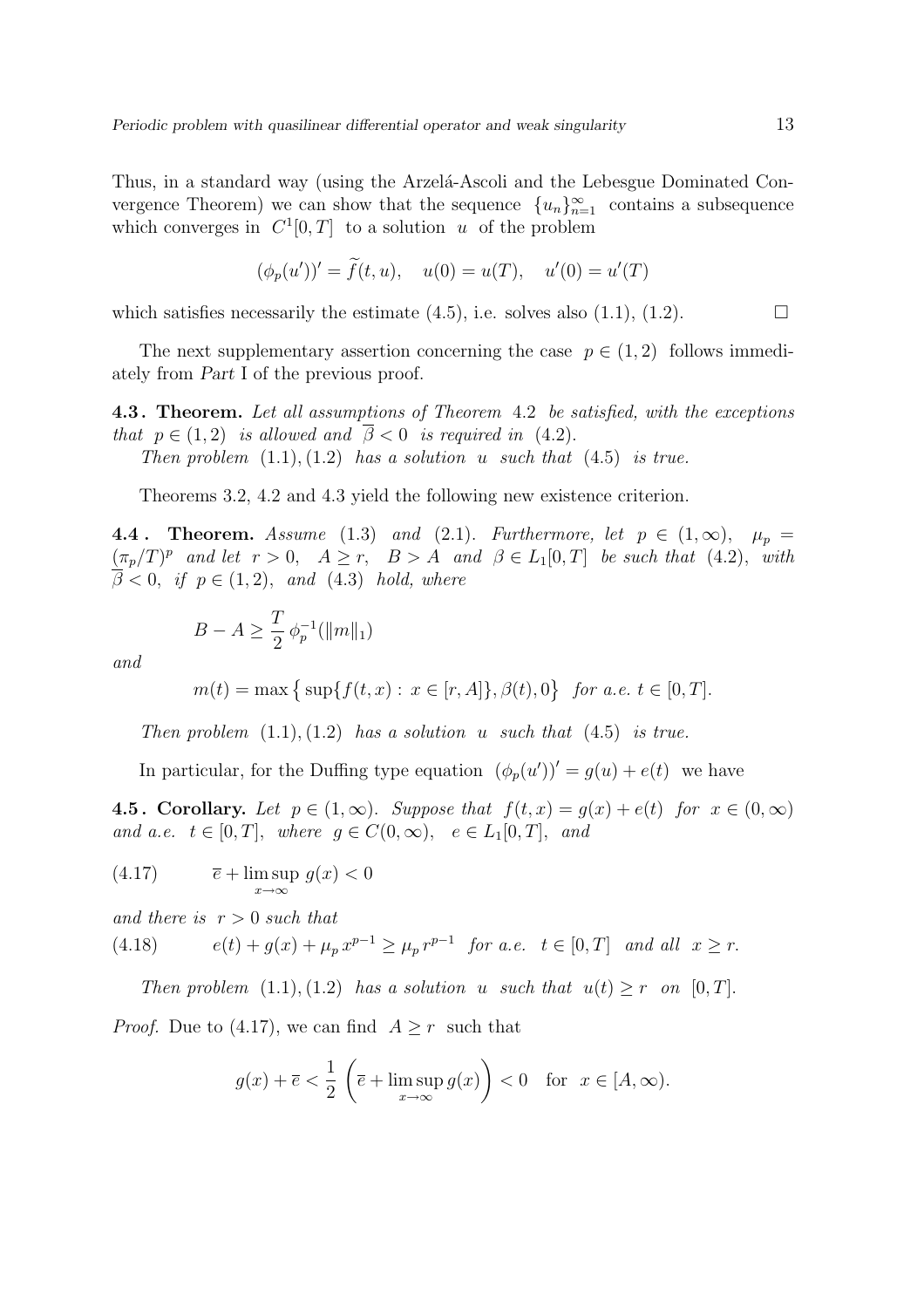Consequently,

$$
f(t,x) = g(x) + e(t) = (g(x) + \overline{e}) + (e(t) - \overline{e}) < \frac{1}{2} \left( \overline{e} + \limsup_{x \to \infty} g(x) \right) + e(t) - \overline{e}
$$

for a.e.  $t \in [0, T]$  and all  $x \in [A, \infty)$ . Therefore (4.2) holds with

$$
\beta(t) := e(t) - \overline{e} + \frac{1}{2} \left( \overline{e} + \limsup_{x \to \infty} g(x) \right)
$$

and  $B > A$  arbitrarily large. we have  $\overline{\beta} < 0$ . Furthermore, according to (4.18), by using that  $(x - r)^{p-1} \ge x^{p-1} - r^{p-1}$ , we deduce that f satisfies (4.3) with  $B > r$ arbitrarily large.

Now, the assertion follows by Theorem 4.4.  $\Box$ 

For the case  $p \geq 2$  we have an existence result under weaker assumptions.

**4.6. Corollary.** Let  $p \geq 2$ . Assume the hypothesis of the previous result, replacing condition  $(4.17)$  by the following one:

There is  $B > 0$  such that  $\overline{e} + g(x) \leq 0$  for all  $x \geq B$ .

Then problem  $(1.1), (1.2)$  has a solution u such that  $u(t) \geq r$  on  $[0, T]$ .

4.7 . Example. Consider the problem

(4.19) 
$$
(\phi_p(u'))' + k u^{p-1}(t) = a u^{-\alpha} + e(t), \quad u(0) = u(T), \quad u'(0) = u'(T),
$$

where  $a > 0$ ,  $\alpha > 0$ ,  $k \in [0, \mu_p]$  and  $e \in L_1[0, T]$ .

It is easy to see that if  $k > 0$ , then the assumption (4.17) of Corollary 4.5 is satisfied for all  $e \in L_1[0,T]$ , while in the case  $k = 0$  this condition holds whenever  $\overline{e}$  < 0.

Furthermore, define  $h(x) = (\mu_p - k)x^{p-1} + a x^{-\alpha}$  for  $x > 0$ . We can verify that

$$
h_* := \inf_{x \in (0,\infty)} h(x) = a \left( 1 + \frac{\alpha}{p-1} \right) \left( \frac{(p-1)(\mu_p - k)}{\alpha a} \right)^{\frac{\alpha}{\alpha+p-1}}
$$

Therefore, under the assumption

$$
e_*:=\inf_{t\in[0,T]}\mathop{\rm ess\,} e(t)>-h_*,
$$

we get for a.e.  $t \in [0, T]$  and all  $x > 0$ 

$$
h(x) + e(t) \ge e_* + h_* > 0,
$$

i.e. the second assumption (4.18) of Corollary 4.5 is satisfied with

$$
r = \left(\frac{e_* + h_*}{\mu_p}\right)^{\frac{1}{p-1}}.
$$

14

.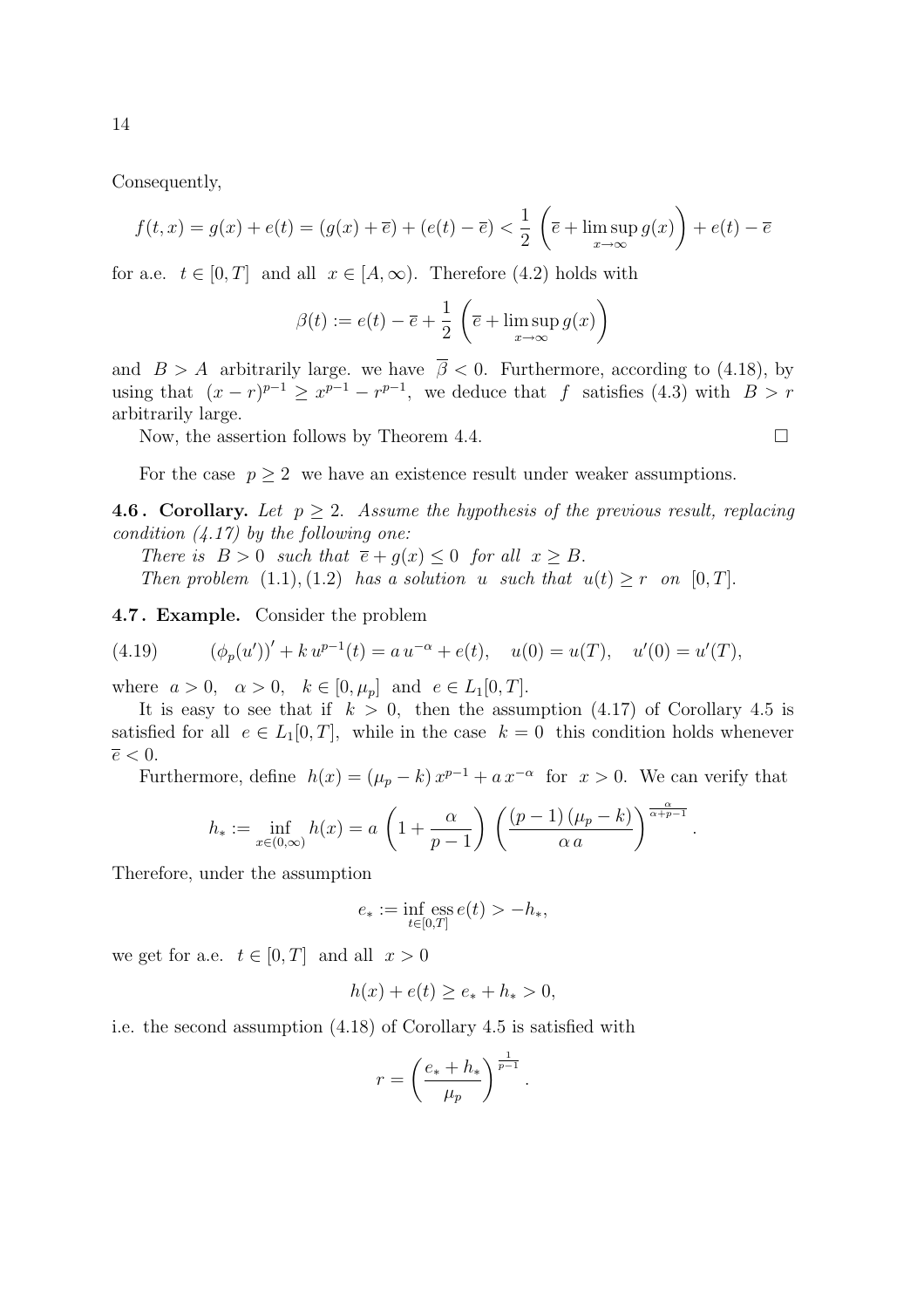To summarize: by Corollary 4.5 problem (4.19) has a positive solution in the following cases:

$$
k=0, \quad \overline{e} < 0 \quad \text{and} \quad \inf_{t \in [0,T]} \operatorname{ess} e(t) > -a \left(1 + \frac{\alpha}{p-1}\right) \left(\frac{(p-1)\,\mu_p}{\alpha\,a}\right)^{\frac{\alpha}{\alpha+p-1}}
$$

or

$$
k \in (0, \mu_p] \quad \text{and} \quad \inf_{t \in [0,T]} \text{ess } e(t) > -a \left( 1 + \frac{\alpha}{p-1} \right) \left( \frac{(p-1)(\mu_p - k)}{\alpha a} \right)^{\frac{\alpha}{\alpha + p - 1}}
$$

In particular, problem (1.8) has a positive solution if

$$
\inf_{t\in[0,T]}\operatorname{ess} e(t)>0.
$$

For the case  $p \geq 2$ , from Corollary 4.6, we can verify that if

$$
k=0,\quad \overline{e}\leq 0\quad \text{and}\quad \inf_{t\in [0,T]}{\rm ess}\,e(t)>-a\,\left(1+\frac{\alpha}{p-1}\right)\,\left(\frac{(p-1)\,\mu_p}{\alpha\,a}\right)^{\frac{\alpha}{\alpha+p-1}},
$$

then problem (4.19) has a positive solution.

## References

- [1] P. Binding, P. Drábek and Y.X. Huang, On the Fredholm alternative for the p-Laplacian. Proc. Amer. Math. Soc. 125 (1997), 3555-3559.
- [2] D. Bonheure, C. De Coster, Forced singular oscillators and the method of lower and upper functions. Topol. Methods Nonlinear Anal. 22 (2003), 297–317.
- [3] A. Cabada, P. Habets and R. Pouso, Lower and upper solutions for the periodic problem associated with a  $\phi$ -Laplacian equation. In: EQUADIFF 1999 - International Conference on Differential Equations, Vol. 1, 2 (Berlin, 1999), World Sci. Publishing, River Edge, NJ, 2000, pp. 491–493.
- [4] A. Cabada, P. Habets and R. Pouso, Optimal existence conditions for  $\phi$ -Laplacian equations with upper and lower solutions in the reversed order. J. Differential Equations 166 (2000), 385–401.
- [5] A. Cabada and R. Pouso, Existence result for the problem  $(\phi(u'))' = f(t, u, u')$  with periodic and Neumann boundary conditions. Nonlinear Anal., Theory Methods Appl. 30 (1997), 1733– 1742.
- [6] A. Cabada and R. Pouso, Existence result for the problem  $(\phi(u'))' = f(t, u, u')$  with nonlinear boundary conditions. Nonlinear Anal., Theory Methods Appl. 35 (1999), 221–231.
- [7] A. Cabada, D. O'Regan and R.. Pouso, Second Order Problems with Functional Conditions Including Sturm-Liouville and Multipoint Conditions. Mathematische Nachrichten, to appear.
- [8] M. del Pino, M. Elgueta and R. Manásevich, A homotopic deformation along  $p$  of a Leray-Schauder degree result and existence for  $|u'|^{p-2}u'$ ,  $f(t, u) = 0$ ,  $u(0) = u(T) = 0$ ,  $p > 1$ . J. Differential Equations 80 (1989), 1–13.

.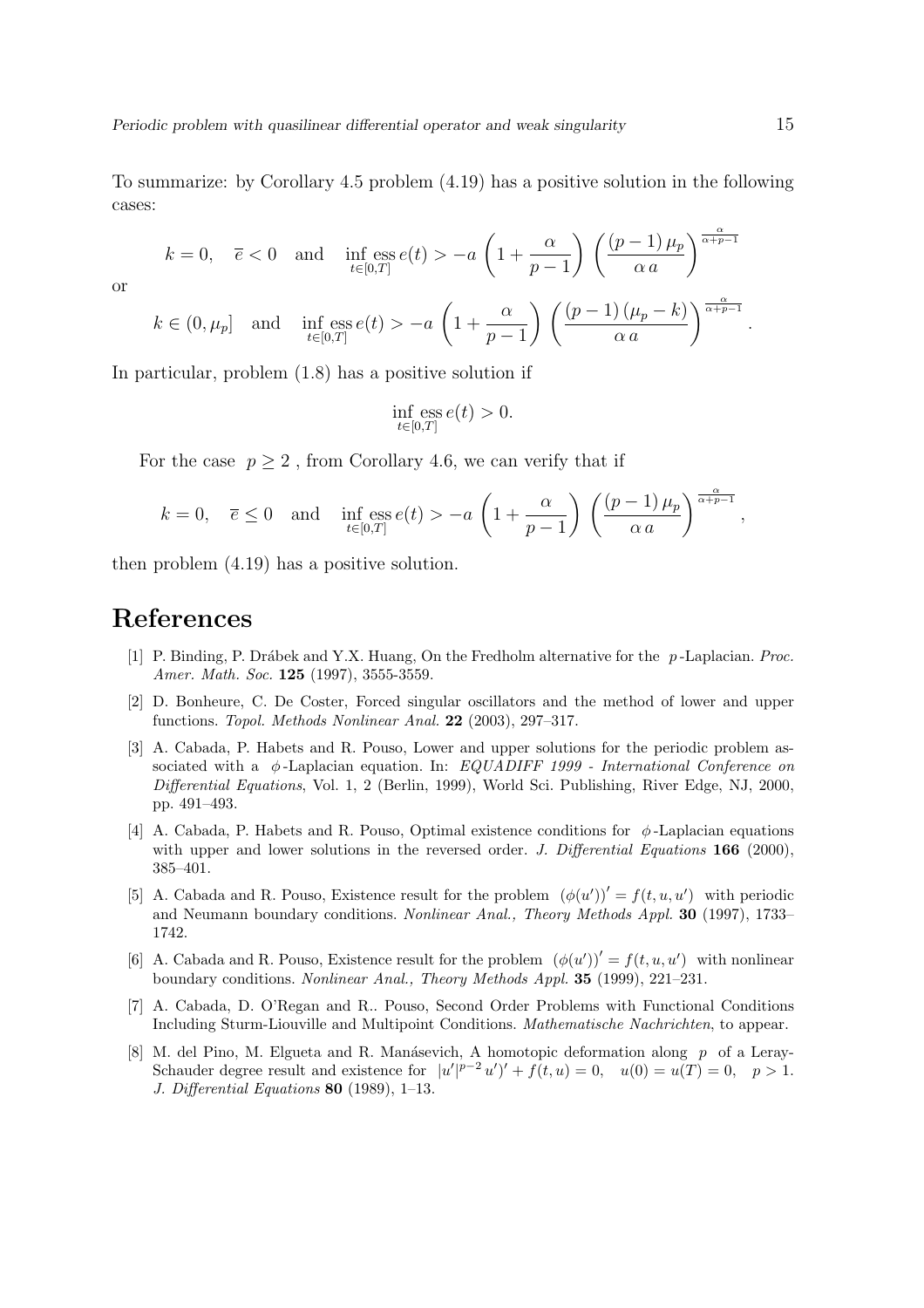- [9] M. del Pino, P. Drábek and R. Manásevich, The Fredholm alternative at the first eigenvalue for the one dimensional p-Laplacian. J. Differential Equations  $151$  (1999), 386–419.
- [10] M. del Pino, R. Manásevich and A. Montero, T-periodic solutions for some second order differential equations with singularities, Proc. Roy. Soc. Edinburgh Sect. A 120 (1992), 231–243.
- [11] M. del Pino, R. Manásevich and A. Murúa, Existence and multiplicity of solutions with prescribed period for a second order quasilinear O.D.E. Nonlinear Anal., Theory Methods Appl. 18 (1992), 79–92.
- [12] L. Derwidué, Systèmes differérentiels non lineaires ayant des solutions périodiques. Acad. R. Belgique, Bull. Cl. Sci. (5) 49 (1963), 11–32; (5) 50 (1964), 928–942; (5) 50 (1964), 1130–1142.
- [13] O. Došlý, Half-Linear Differential Equations. In: Handbook of Differential Equations, Ordinary Differential Equations Vol. 1, A. Caňada, P. Drábek, A. Fonda, eds., Elsevier, North Holland, Amsterdam (2004), Chapter 3, pp. 161–357.
- [14] O. Došlý and Rehák, *Half-Linear Differential Equations*. North-Holland Mathematics Studies 202, Elsevier, Amsterdam (2005).
- [15] R. Faure, Solutions périodiques d'equations différentielles et mèthode de Leray-Schauder (Cas des vibrations forceés). Ann. Inst. Fourier (Grenoble) 14 (1964), 195–204.
- [16] N. Forbat and A. Huaux, Détermination approachée et stabilité locale de la solution périodique d'une equation différentielle non linéaire. Mém. Public. Soc. Sci. Arts Letters Hainaut 76 (1962), 3–13.
- [17] W.G. Ge and J. Mawhin, Positive solutions to boundary value problems for second order ordinary differential equations with singular nonlinearities. Result. Math. 34 (1998), 108–119.
- [18] P. Habets and L. Sanchez, Periodic solutions of some Liénard equations with singularities. Proc. Amer. Math. Soc. 109 (1990), 1035–1044.
- [19] P. Jebelean and J. Mawhin, Periodic solutions of singular nonlinear perturbations of the ordinary p -Laplacian. Adv. Nonlinear Stud. 2 (2002), 299–312.
- [20] P. Jebelean and J. Mawhin, Periodic solutions of forced dissipative  $p-$  Liénard equations with singularities. *Vietnam J. Math.* **32** (2004), 97–103.
- [21] D.Q. Jiang and J.Y. Wang, A generalized periodic boundary value problem for the onedimensional p-Laplacian. Ann. Polon. Math.  $65$  (1997), 265–270.
- [22] A.C. Lazer and S. Solimini, On periodic solutions of nonlinear differential equations with singularities. Proc. Amer. Math. Soc. 99 (1987), 109–114.
- [23] I.T. Kiguradze, Boundary value problems for systems of ordinary differential equations. J. Sov. Math. 43 (1988), 2259–2339; translation from Itogi Nauki Tekh., Ser. Sovrem. Probl. Mat., Novejshie Dostizh. 30 (1987) 3–103.
- [24] Liu Bing, Periodic solutions of dissipative dynamical systems with singular potential and  $p$ -Laplacian. Ann. Polon. Math. 79 (2) (2002), 109–120.
- [25] R. Manásevich and J. Mawhin, Periodic solutions for nonlinear systems with  $p$ -Laplacian-like operators. J. Differential Equations 145 (1998), 367–393.
- [26] R. Manásevich and J. Mawhin, The spectrum of  $p$ -Laplacian systems under Dirichlet, Neumann and periodic boundary conditions. In: Morse theory, minimax theory and their applications to nonlinear differential equations, Proceedings of the workshop, H. Brezis, S.J. Li, J.Q Liu, P.H Rabinowitz (eds.), Beijing, China, April 1-September 30, 1999. Somerville, International Press. New Stud. Adv. Math. 1 (2003) pp. 201–216.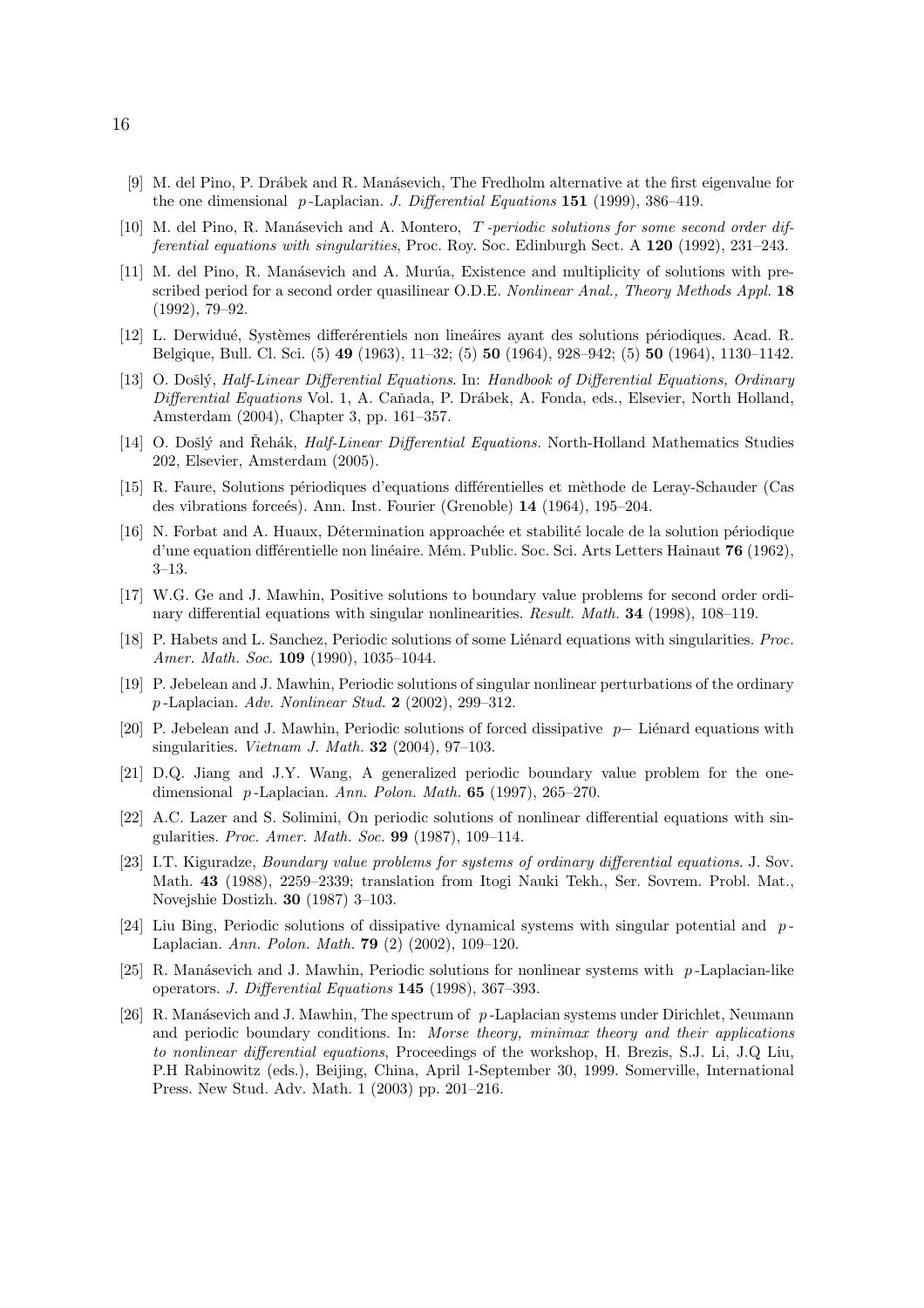- [27] J. Mawhin, Topological Degree and Boundary Value Problems for Nonlinear Differential Equations. In: Topological methods for ordinary differential equations, M. Furi and P. Zecca, eds., Lecture Notes in Mathematics, Vol. 1537, Springer-Verlag, Berlin (1993), pp. 74–142.
- [28] J. Mawhin, Periodic Solutions of Systems with p -Laplacian-like Operators. In: Nonlinear Analysis and its Applications to Differential Equations, M.R. Grossinho, M. Ramos, C. Rebelo and L. Sanchez, eds., Progress in Nonlinear Differerential Equations and their Applications, Vol. 43, Birkhäuser, Boston (2001), pp. 37–63.
- [29] P. Omari and W.Y. Ye, Necessary and sufficient conditions for the existence of periodic solutions of second order ordinary differential equations with singular nonlinearities. Differ. Integral Equ. 8 (1995), 1843–1858.
- [30] V. Polášek and I. Rachůnková, Singular Dirichlet problem for ordinary differential equations with  $\phi$ -Laplacian. *Math. Bohem.* **130** (2005), 409-425.
- [31] I. Rachůnková, S. Staněk and M. Tvrdý, Singularities and Laplacians in Boundary Value Problems for Nonlinear Ordinary Differential Equations. In: Handbook of Differential Equations, Ordinary Differential Equations Vol. 3 (Elsevier), A. Caňada, P. Drábek, A. Fonda, eds., Elsevier, North Holland, Amsterdam (2006), Chapter 6, pp. 605–721.
- [32] I. Rachůnková and M. Tvrdý, Construction of lower and upper functions and their application to regular and singular boundary value problems. Nonlinear Anal., Theory Methods Appl. 47 (2001), 3937–3948.
- [33] I. Rachůnková and M. Tvrdý, Second-order periodic problem with  $\phi$ -Laplacian and impulses. Nonlinear Anal., Theory Methods Appl. 63 (2005), e257-e266.
- [34] I. Rachůnková and M. Tvrdý, Periodic problems with  $\phi$  Laplacian involving non-ordered lower and upper functions. Fixed Point Theory 6 (2005), 99–112.
- [35] I. Rachůnková and M. Tvrdý, Periodic singular problem with quasilinear differential operator. Math. Bohem. 131 (2006), 321–336.
- [36] I. Rachůnková and M. Tvrdý and I. Vrkoč, Existence of nonnegative and nonpositive nolutions for second order periodic boundary value problems. J. Differential Equations 176 (2001), 445– 469.
- [37] I. Rachůnková and M. Tvrdý and I. Vrkoč, Resonance and multiplicity in periodic BVPs with singularity. Math. Bohem. 128 (2003), 45–70.
- [38] S. Staněk, Periodic boundary value problem for second order functional differential equations. Math. Notes (Miskolc) 1 (2000), 63–81.
- [39] P.J. Torres, Existence of one-signed periodic solutions of some second-order differential equations via a Krasnoselskii fixed point theorem. J. Differential Equations 190 (2003), 643–662.
- [40] J. Wang, W. Gao and Z. Lin, Boundary value problems for general second order equations and similarity solutions to the Rayleigh problem. Tôhoku Math. J. 47 (1995), 327–344.
- [41] P. Yan, Nonresonance for one-dimensional p -Laplacian with regular restoring. J. Math. Anal. Appl. 285 (2003), 141–154.
- [42] M.R. Zhang, Periodic solutions of Liénard equations with singular forces of repulsive type. J. Math. Anal. Appl. 203 (1996), 254–269.
- [43] M.R. Zhang, Nonuniform nonresonance at the first eigenvalue of the p -Laplacian. Nonlinear Anal., Theory Methods Appl. 29 (1997), 41–51.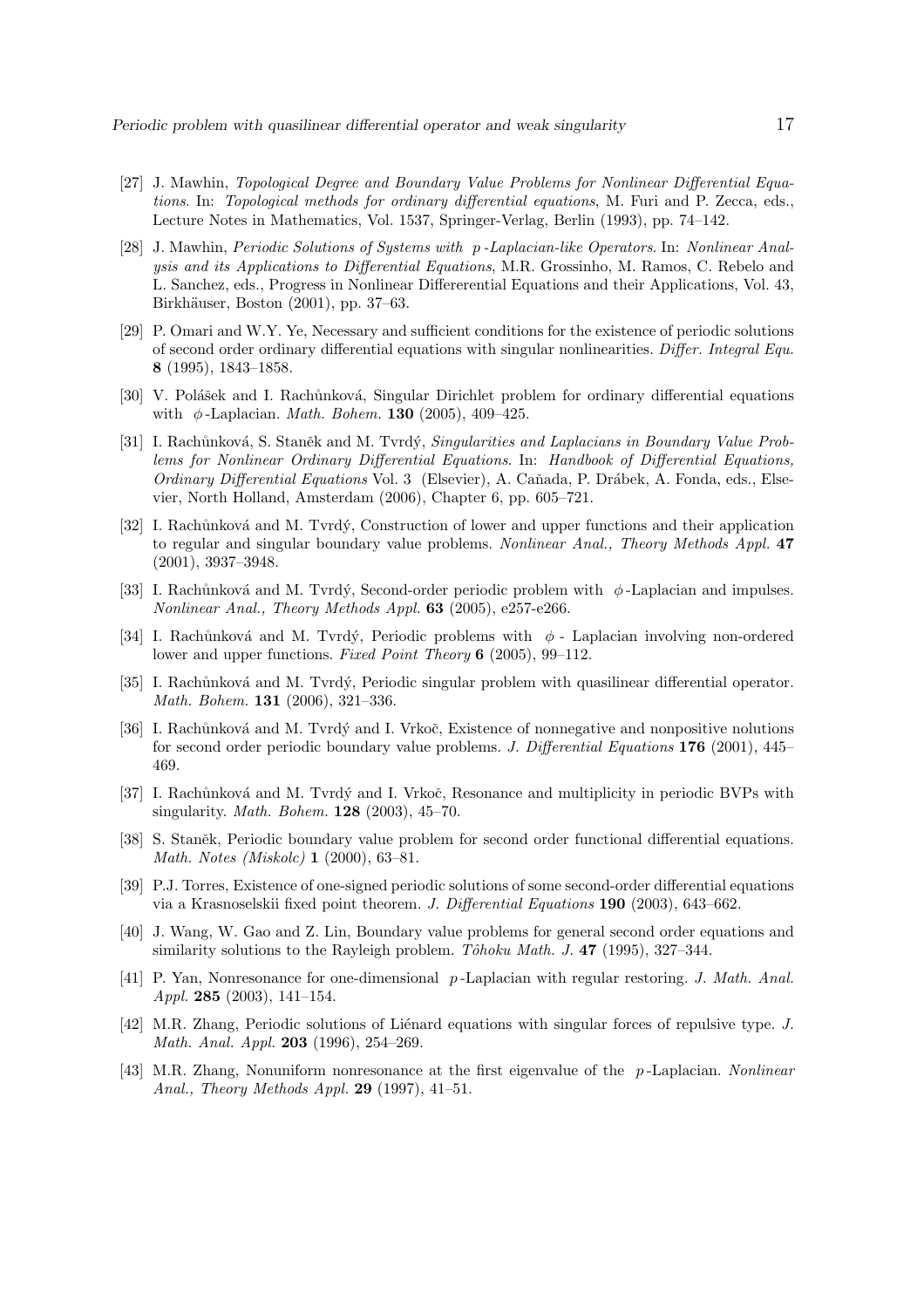- [44] M.R. Zhang, A relationship between the periodic and the Dirichlet BVPs of singular differential equations. Proc. Roy. Soc. Edinburgh Sect. A 128A (1998), 1099–1114.
- [45] M.R. Zhang, Nonuniform nonresonance of semilinear differential equations. J. Differential Equations **166** (2000), 33-50.

#### Authors' addresses:

Alberto Cabada, Departamento de Análise Matemática, Facultade de Matemáticas, Universidade de Santiago de Compostela, Santiago de Compostela, Spain, e-mail: cabada@usc.es

Alexander Lomtatidze, Department of Mathematical Analysis, Faculty of Natural Sciences, Masaryk University, CZ 662 95 Brno, Janáckovo nám 2a, Czech Republic, e-mail: bacho@math.muni.cz

Milan Tvrdý, Mathematical Institute, Academy of Sciences of the Czech Republic, CZ 115 67 Praha 1, Zitná 25, Czech Republic, e-mail: tvrdy@math.cas.cz